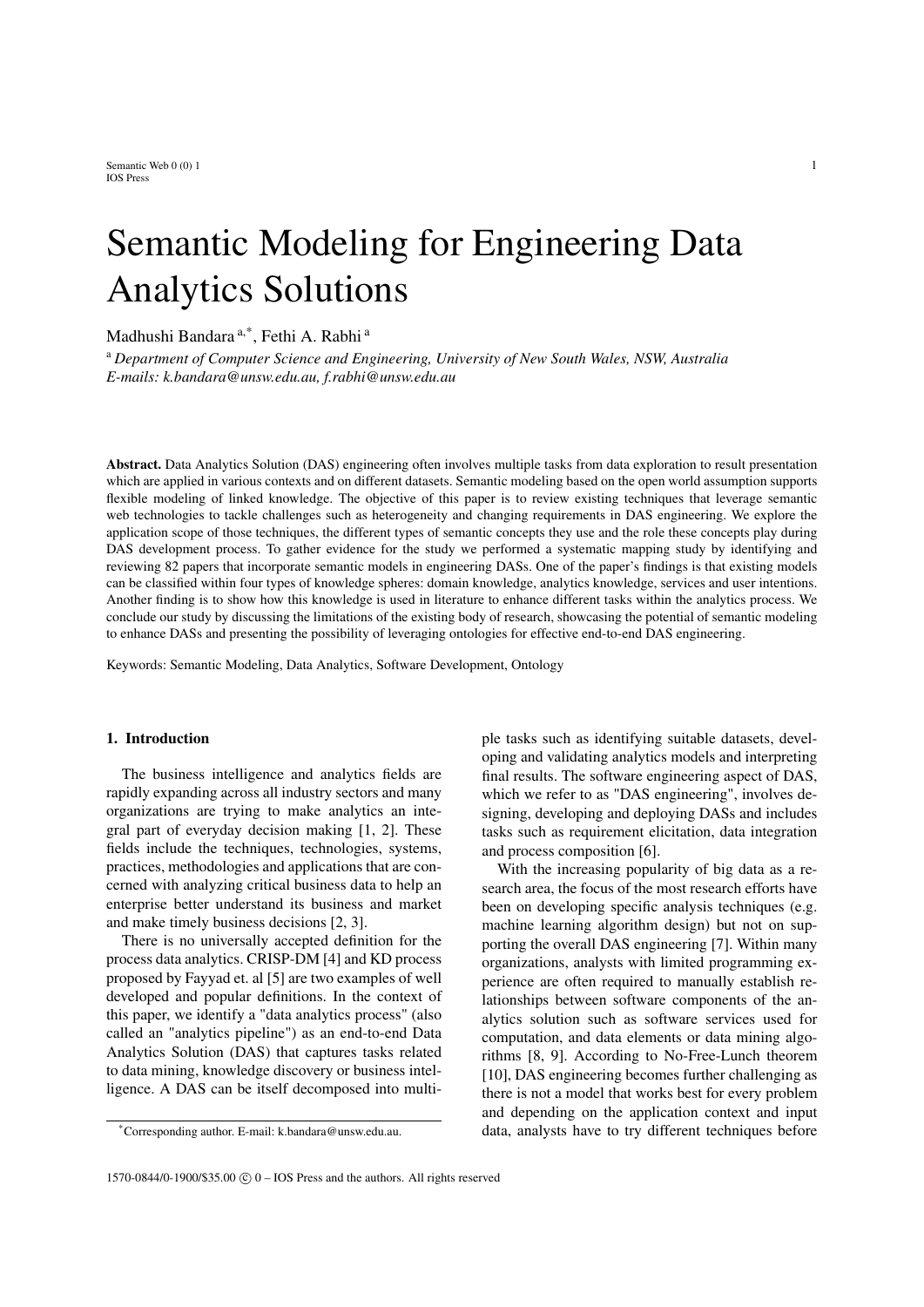getting optimal results. Most organizations are looking for flexible solutions that align with their specific objectives and IT infrastructures [\[11\]](#page-20-10), usually resulting in the use of a mix of data sources and software frameworks. Understanding and managing these heterogeneous technologies need to be supported by a good knowledge management infrastructure. In addition to incurring high software development costs, maintaining and evolving heterogeneous software infrastructures in the face of constant changes in both business requirements and technical specifications is very expensive [\[12\]](#page-20-11).

Ontology is the formal foundation for semantic modeling. The main roles of an ontology are to capture domain knowledge, to evaluate constraints over domain data and to guide domain model engineering [\[13\]](#page-20-12). It is a powerful tool for modeling and reasoning [\[11\]](#page-20-10). As ontologies can produce a sound representation of concepts and the relationships between concepts, they provide malleable models that are suitable for tracking various kinds of software development artifacts ranging from requirements to implementation code [\[14\]](#page-20-13). Although there have been many efforts in applying semantic modeling for DAS engineering, the overall picture of their capabilities is far from clear.

Hence, this study systematically explores various research studies that are focusing on engineering applications that support DASs with the aid of semantic technology. Further, we identify unresolved challenges and potential research directions in DAS engineering space. We follow the systematic mapping study process proposed by Petersen et. al. [\[15\]](#page-20-14), collect evidence from the publications in five prominent databases and extend the evidence further by snowballing [\[16\]](#page-20-15) relevant references of identified studies. We conduct our study around the main research question of identifying the existing techniques that use semantic models in DAS engineering and two sub-questions related to that. We evaluate how different knowledge areas related to DASs such as mental models of the end-user, domain knowledge, semantics of data, applicability of analytics algorithms and tools for a particular task, compatibility between data and tools etc. are represented by semantic models and leveraged for conducting tasks related to DAS engineering.

The rest of the paper is structured as follows. Section 2 presents background related to this study. Section 3 explains the review method that we followed. The results derived from the 82 identified studies are included in section 4 followed by a discussion in sections 5. The limitations of the study are discussed in section 6 and the paper concludes in section 7.

## 2. Background

The literature emphasizes the significance of knowledge management in different fields such as enterprise data analytics [\[17\]](#page-20-16) and scientific workflow [\[18\]](#page-20-17), and there have been many attempts at identifying knowledge specific to DAS. For example, the ADAGE framework [\[19\]](#page-20-18) proposes an approach that leverages the capabilities of service-oriented architectures and scientific workflow management systems. The main idea is that the models used by analysts (i.e. workflow, service, and data models) contain concise information and instructions that can be viewed as an accurate record of the analytics process. These models can become useful artifacts for provenance tracking and can ensure reproducibility of such analytics processes. However, designing models that accurately represent the complex business contexts and expertise associated with a DAS still remains a challenge. Development methods such as CRISP-DM for enterprise-level data mining [\[4\]](#page-20-3) and Domain-oriented data mining [\[20\]](#page-20-19) are advocating the necessity of using knowledge management techniques for capturing the business domain and understanding of data in order to build better analytics solutions.

There are multiple known knowledge representation approaches related to different aspects of DAS such as UML diagrams [\[8,](#page-20-7) [21\]](#page-20-20) and petri-nets [\[22\]](#page-20-21) which are syntactically oriented and limited in the ability to capture semantic details and reason from the knowledge [\[23\]](#page-20-22). The focus of this paper is on semantic knowledge representation with ontological models, a technology that originated from the Semantic Web concept [\[24\]](#page-20-23), where ontologies are expressed through the RDF<sup>[1](#page-1-0)</sup>, RDFS<sup>[2](#page-1-1)</sup> and OWL<sup>[3](#page-1-2)</sup> language notations. Although semantic technology has been part of the research landscape for a while, the industry is only just beginning to discover the power of linked open data, ontologies and semantic applications in assisting enhancements to the data analytics process. Whilst there are significant examples of leading internet companies (e.g. Google, Amazon, and Facebook) beginning to exploit the power of semantic search and domain ontolo-

<span id="page-1-0"></span><sup>1</sup>https://www.w3.org/RDF/

<span id="page-1-1"></span><sup>2</sup>https://www.w3.org/TR/rdf-schema/

<span id="page-1-2"></span><sup>3</sup>https://www.w3.org/OWL/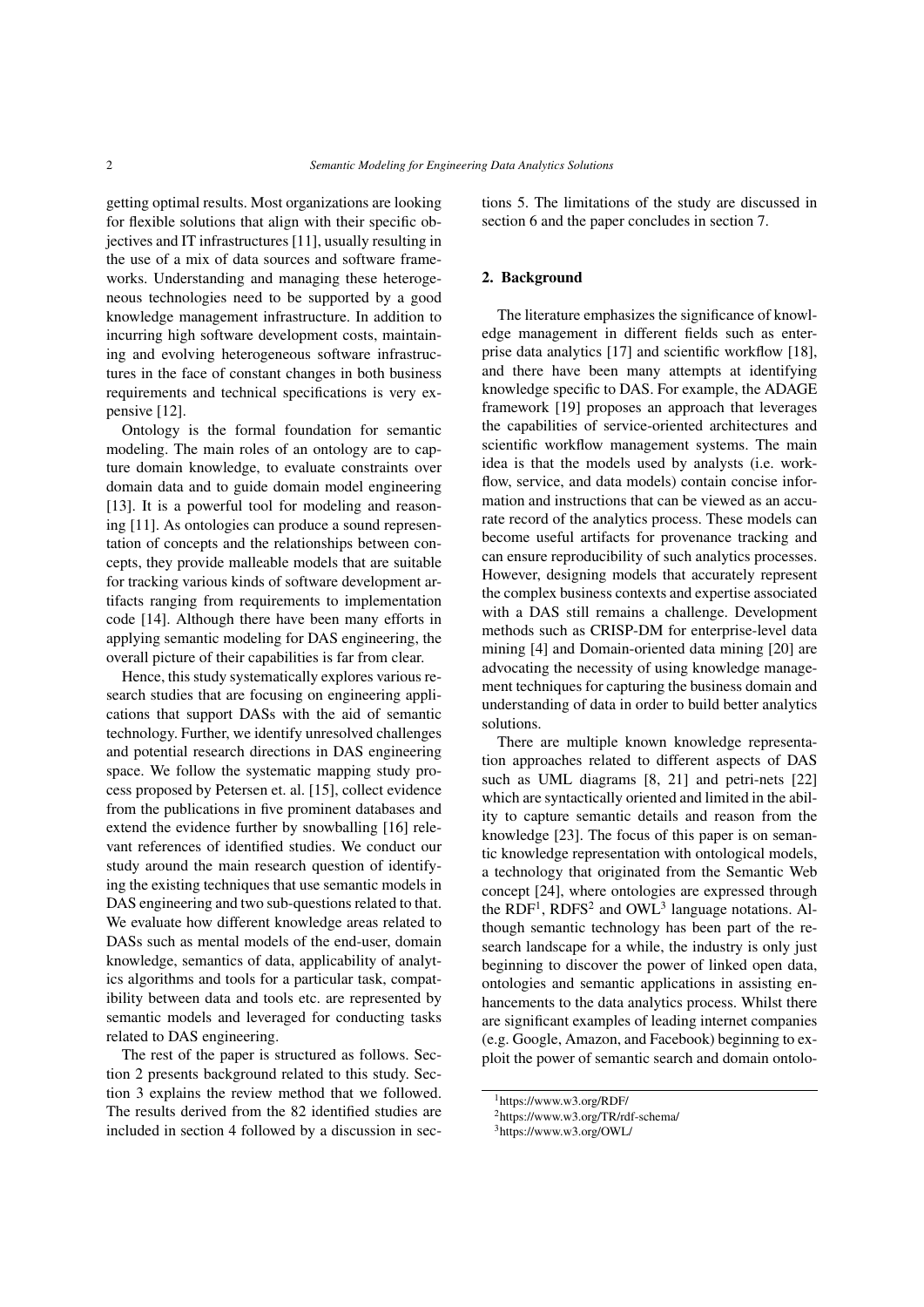gies (e.g. Schema.org, DBpedia) [\[25\]](#page-20-24), many organizations are still largely unaware of the value that these approaches can bring [\[26–](#page-20-25)[28\]](#page-20-26).

To our knowledge, there is no formal study conducted on how semantic modeling has contributed to DAS engineering except the surveys conducted by Abello et. al [\[11\]](#page-20-10) and Ristoski and Paulheim [\[25\]](#page-20-24). In particular, Abello et. al [\[11\]](#page-20-10) studied about using semantic web technologies for Exploratory OLAP, considering the data extraction and integration aspects while Ristoski and Paulheim [\[25\]](#page-20-24) conducted a survey in 2016 about the different stages of the knowledge discovery process that use semantic web data. In comparison, our work is unique as it looks at the applications of semantic models in DAS engineering from data analytics as well as a software engineering perspective.

## 3. Research Method

#### *3.1. Introduction*

As our goal is to provide a holistic view of how semantic modeling is used in DAS engineering landscape, we conducted a systematic mapping study (SMS). By the definition, SMS is used to provide an overview of a research topic by showing the type of research and results that have been published by categorizing them with the goal of answering a specific research question [\[15,](#page-20-14) [29\]](#page-20-27). We followed the process proposed by Petersen et. al [\[15\]](#page-20-14) to ensure the accuracy and quality of the outcome. We conducted initial evidence search on five databases, two conference proceedings and one journal related to semantic web technologies. Findings were extended through snowballing approach proposed by Wohlin [\[16\]](#page-20-15).

#### *3.2. Research Questions*

The primary focus of our SMS is to identify and understand how semantic modeling approaches are used to represent and communicate knowledge of a data analyst as well as how existing DAS engineering techniques are leveraging this knowledge. The review was conducted on a primary research question and two subquestions which are stated as follows:

Primary Question: What are the existing techniques that use semantic modeling for DAS engineering?

Sub-questions:

- 1. What type of concepts are modeled/used by these techniques?
- 2. What tasks related to DAS engineering are enabled using the identified concepts?

#### *3.3. Search of Relevant Literature*

We adapted the work used in [\[15,](#page-20-14) [29](#page-20-27)[–31\]](#page-20-28) and identified the following strategy to construct the search strings:

- Derive major terms used in the review questions
- Search for synonyms and alternative words.
- Use the Boolean OR to incorporate alternative spellings and synonyms
- Use the Boolean AND to link the major terms

To obtain a balance between sensitivity and specificity as highlighted by Petticrew and Robert [\[32\]](#page-20-29), we selected a search string that contains three major terms related to the concepts: semantic technology, data analytics, and software engineering, connected by a Boolean AND operation. Each term contains a set of keywords related to the respective concept, connected by a Boolean OR operation.

The complete search string initially used for the searching of the literature was as follows:

(("knowledge management" OR semantic OR "linked Data" OR ontology OR "conceptual modeling") AND ("big data analytics" OR "business analytics" OR "data analytics" OR "scientific workflow" OR "data mining") AND (requirement OR "development process" OR "code generation"))

The primary search process involved the use of 5 online databases: Web of Science, Scopus, ACM Digital Library, IEEE Xplore, and ProQuest. The selection of databases was based on our knowledge about those that index major publications related to computer science, software engineering and semantic technology. Based on the recommendations of domain experts, we expanded the search space to the collection of proceedings of International Semantic Web Conference and European Semantic Web Conference, their associated workshops, and the publications by the Semantic Web Journal accessible via DBLP search API.

Upon completion of the primary search phase, we further expanded the identification of relevant literature through snowballing. All the papers identified from the primary search phase were reviewed for relevancy. If a paper satisfied the selection criteria, it was added to the list of studies qualified for the synthesis.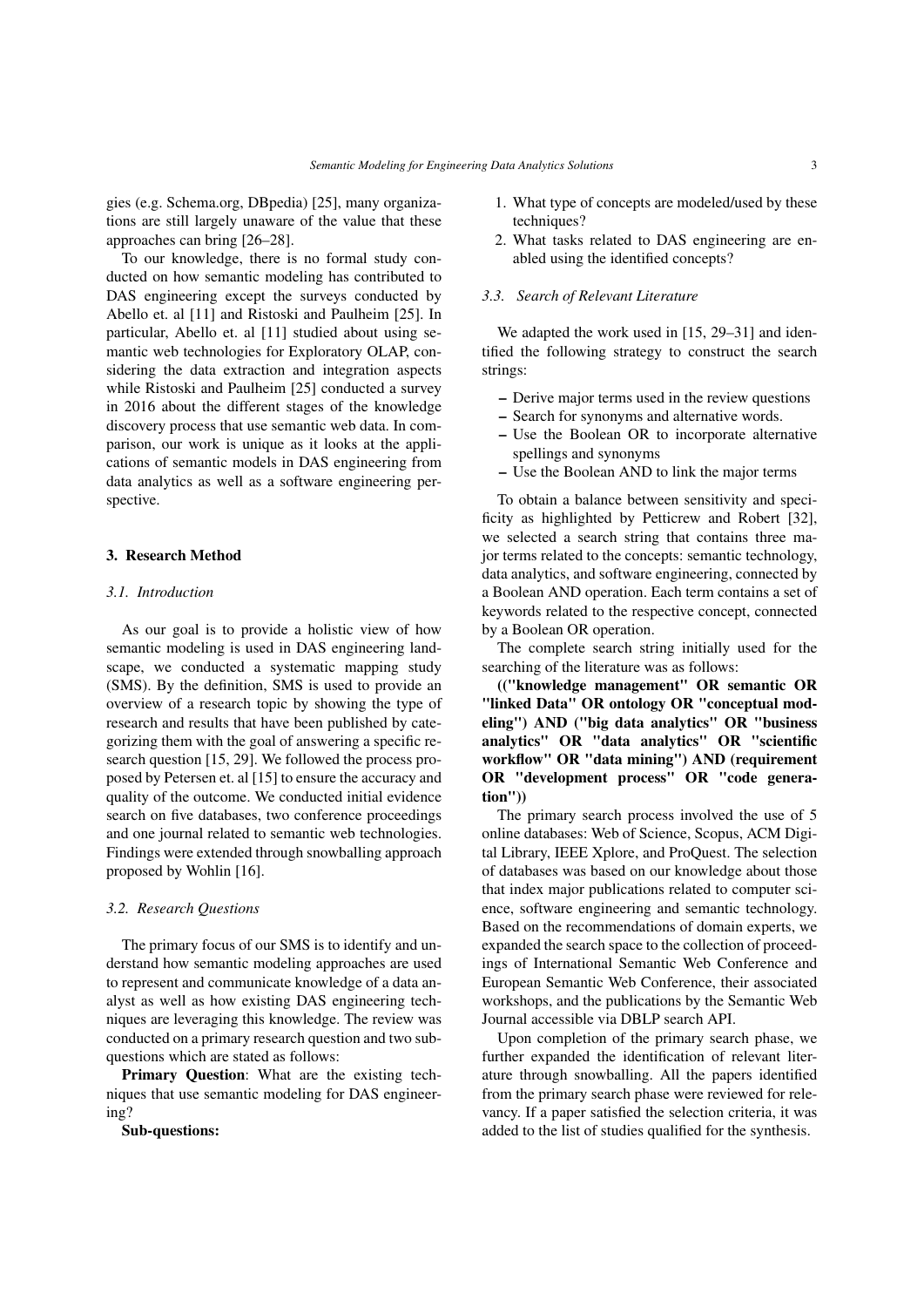#### *3.4. Selection of Studies*

Below are the exclusion criteria we adapted from [\[33\]](#page-20-30):

- 1. Books and news articles
- 2. Papers where semantic modeling was not applied directly to DAS engineering
- 3. Vision papers
- 4. Papers not written in English.
- 5. Application specific research that does not generalize (such as text extraction and web search applications)
- 6. Infrastructure related or performance-oriented research.
- 7. Full text that was not available for public access and not licensed by the University of New South Wales digital library

We did not restrict the search to a span of time and included all research available in the selected databases up to 27/06/2018.

## *3.5. Study Quality Assessment*

We designed a quality checklist to measure the quality of the primary studies by reusing some of the questions proposed in the literature [\[32,](#page-20-29) [34\]](#page-20-31). Our quality checklist comprised 4 general questions stated below:

- 1. Is the study related to DAS engineering?
- 2. Does the study leverage semantic models for information modeling?
- 3. Does the study provide sound evaluation?
- 4. Are the findings credible?

Initially, one author went through the title, abstract and keywords of search results and divided papers into 3 categories by relevancy: "Yes", "No" and "Maybe". Then the second author went through the full text of the papers under the "Maybe" category to identify whether they were compliant or not with our quality checklist.

Through the initial database search, we identified 1414 empirical studies as candidates. Among those results, 63 (4.46% of 1414 studies) were identified as relevant studies, based on the study quality assessment and exclusion criteria. The same steps were applied to the literature identified through snowballing at the second stage. We iterated through the references of 63 papers selected during the initial search and identified 19 additional relevant papers for our study.

To avoid the inclusion of duplicate studies which would inevitably bias the result of the synthesis [\[35\]](#page-20-32), we thoroughly checked if very similar studies were published in more than one paper. In total, 82 studies were included in the synthesis of evidence.

#### *3.6. Constructing Classification Schemas*

Our study requires two classification schemas to answer sub research question 1 and 2, i.e. what type of semantic concepts are modeled/used by identified studies and what tasks related to DAS engineering are enabled using the identified concepts.

To construct each classification schema for our mapping study we adapted the systematic process proposed in [\[15\]](#page-20-14). We created the classification schema in a topdown fashion, incorporating different classifications proposed and used in literature. We used the abstract, introduction and conclusion of the selected 82 studies and aligned the studies with categories identified in the literature. When necessary, the classification schema was extended with keywords and categories defined in the selected literature to provide clarity and granularity.

To answer sub-question 1, we distinguished four broad classes of concepts represented through ontologies in identified studies, referred to as Domain, Analytic, Service and Intent. This classification was guided by the proposal of Nigro [\[36\]](#page-20-33) to use three ontology types in data mining. The first two: "Domain Ontologies" and "Ontologies for Data Mining Process" were included in our schema as the domain and analytics concepts respectively. The third one, called "Metadata Ontologies", defines how variables are constructed. Because this definition is high-level and incomplete, we introduced two new concept types: Intent concepts and Service concepts to capture knowledge that supports requirements management and implementation management within DAS engineering. Using the evidence of identified literature we extended this classification to a more granular level with different subtypes. The details of this classification are discussed in section  $4.2$ .

When we look at the problem of classifying different DAS-related tasks for sub-question 2, there was no unique definition in the literature regarding what constitutes a task in relation to DAS engineering. Fayyad et. al. [\[5\]](#page-20-4) propose a five-step process model for knowledge discovery - selection, preprocessing, transformation, data mining, evaluation and interpretation. CRISP-DM proposed by Chapman et. al. [\[4\]](#page-20-3) is more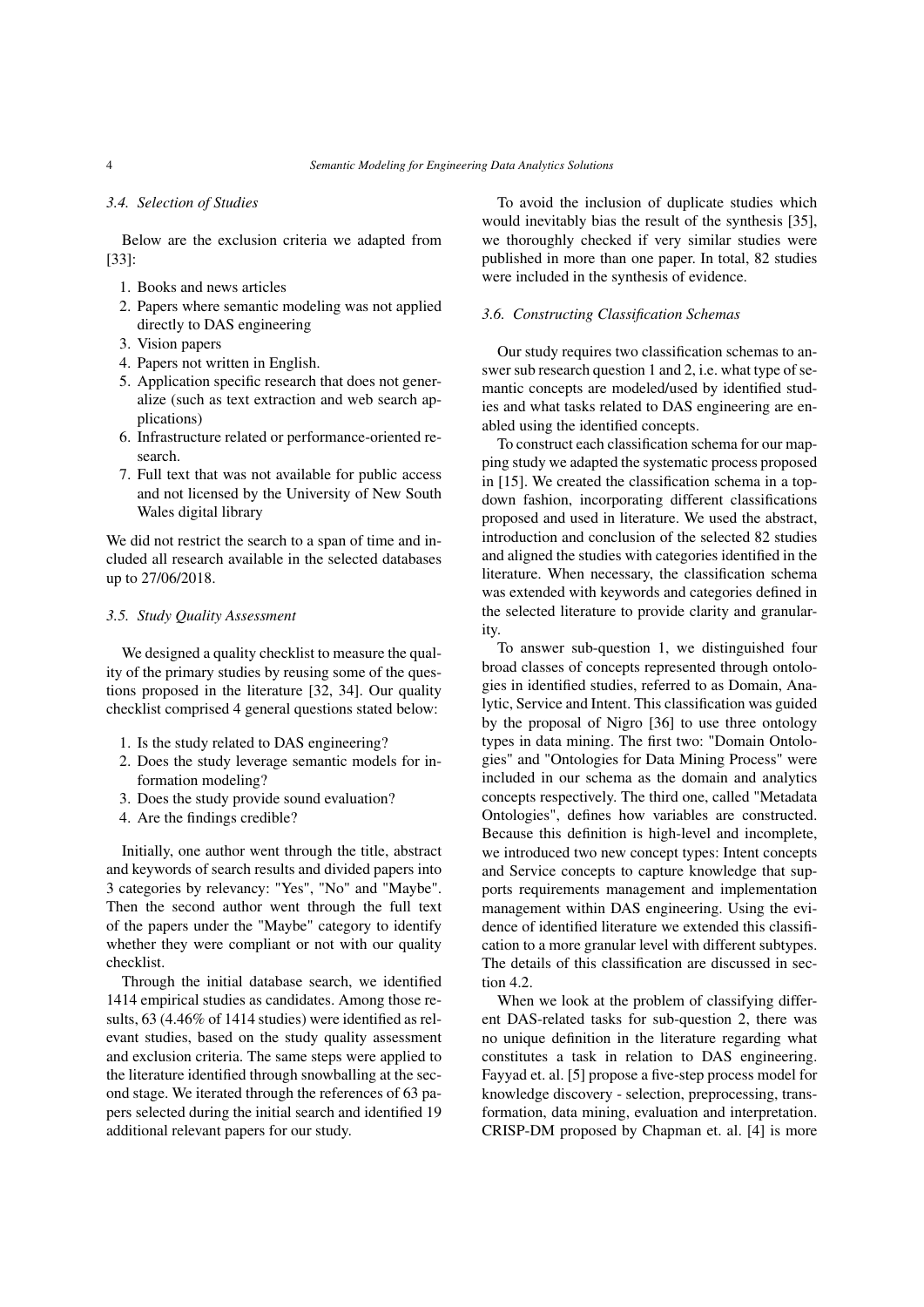enterprise-oriented and breaks down the life-cycle into five steps: domain understanding, data understanding, data preparation, modeling, evaluation, and deployment. All identified studies do not follow any specific model, some of them focus more on high-level tasks such as domain understanding and process composition while others support more granular tasks such as model selection.

Hence, we combined key categories extracted from the identified 82 studies with the tasks proposed in different literature and came up with 9 tasks under two categories as illustrated in Fig. [1.](#page-4-1) We initially identified five data analytics related tasks aligning CRISP-DM process model with the tasks proposed in the 82 studies - Business Understanding, Data Extraction and Transformation, Model Selection, Model Building, Result Presentation and Interpretation. We further identified four tasks from the studies that were rooted in the software engineering literature: Data Integration, Service Composition, Analytics Solution Validation and Code Generation. Software engineering related tasks are important because they contribute to enhancing the overall quality of the DAS implementation. Data analytics related tasks are conducted in the order shown by the arrow, while software engineering related tasks can be used to support different data analytics related tasks without a particular order. Each DAS engineering project does not need to perform all these tasks. The selection of tasks depends on the nature of the analysis being performed (e.g. whether we need to choose amongst multiple competing data mining algorithms or use a specific algorithm) and the context in which it is being developed (e.g. whether we need to support automatic code generation to save software development cost or not).

#### *3.7. Data Extraction and Mapping of Studies*

During the data extraction phase, we read and sorted papers in accordance with the classification schemas and then reviewed them in detail. One author read and classified the 82 papers according to the two schemas, noting down the rationale of why each paper belongs to the selected category. The second author reviewed the table, discussed and resolved disagreements and compiled the final mapping. The classification schemas developed initially evolved through this phase, resulting in adding new subcategories and splitting in certain scenarios.

The finalized mappings and the associated details are discussed in the next section.



<span id="page-4-1"></span>Fig. 1. Tasks associated with DAS engineering identified from the literature

#### 4. Results

# *4.1. Primary Question: What are the existing techniques that use semantic modeling for DAS engineering?*

The complete list of identified studies is included in Appendix A. RDF, RDFS and OWL are the encoding languages widely accepted by the semantic web community to represent ontologies. All the identified studies, except [S35,](#page-17-0) are relying on this notation for their semantic model representation. [S35](#page-17-0) deviates from that common practice and uses the Predictive Model Markup Language (PMML) [\[37\]](#page-20-34) and Background Knowledge Exchange Format (BKEF) [\[38\]](#page-20-35) to represent knowledge associated with DASs.

By assessing the identified studies, we observed that these efforts vary in the application context they are addressing and in the way the analytics knowledge is modeled. Through the sub-questions in section [4.2](#page-4-0) and [4.3,](#page-8-0) we explore the different semantic concepts and tasks used by these 82 identified studies according to the classification schemas mentioned in section 3.6. Section [4.2](#page-4-0) classifies different ontological concepts into four types and describes the characteristics of the knowledge they capture. In section [4.3,](#page-8-0) we relate identified semantic concepts to their role in realizing and facilitating various DAS engineering tasks.

# <span id="page-4-0"></span>*4.2. Sub-question 1. What type of concepts are modeled/used by these techniques?*

The mapping results according to the classification schema described in section 3.6 are illustrated in Table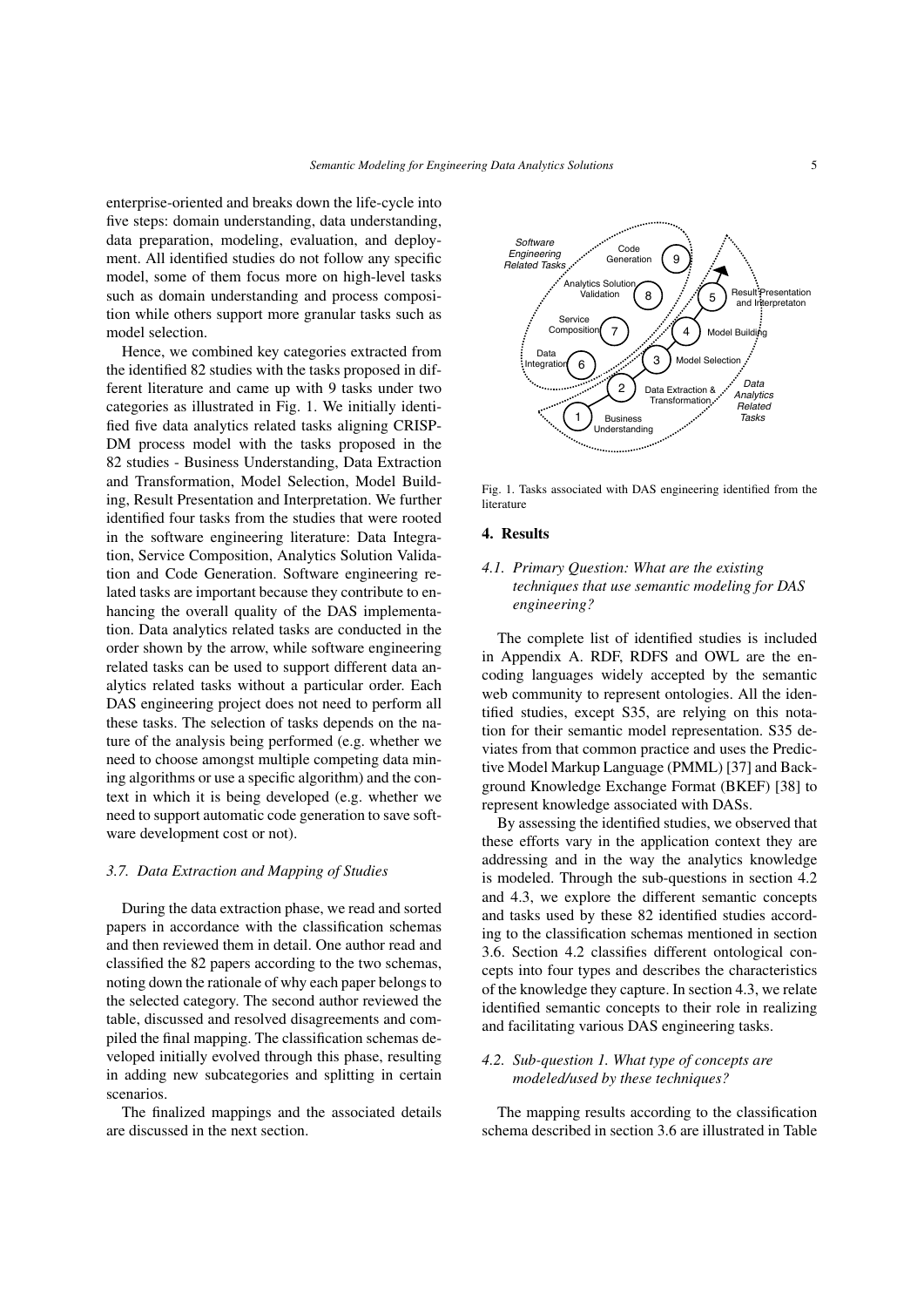[1.](#page-6-0) We identified that out of 82 studies, the majority (54 studies) model domain concepts related to various application domains and 11 of them reuse publicly available ontologies. There are 30 studies that capture and use analytics concepts and 30 studies that capture service concepts. Smallest representation was in the intent category with 14 studies. A detailed analysis is presented in the following subsections.

## *4.2.1. Domain Concepts*

These are context specific and high-level concepts which represent domain-specific knowledge and objects. We identified 54 studies that rely on different subtypes of domain concepts to support DAS engineering.

First subtype, *application specific concepts* represent objects and relationships in a variety of niche areas such as gene and protein analysis, health-care and transport as shown in Table 1. The solutions they provide are highly coupled with a single application context and provide less opportunity for adoption by other applications. The majority of studies in this subtype (32 studies) do not propose any specific domain concepts but provide users with the ability to customize concepts in any application context.

The second subtype represent studies that reused concepts from different *publicly available ontologies*. We identified five publicly available domain-specific ontologies used for designing analytics solutions- SSN Ontology [\[39\]](#page-21-0), GeoVocab [\[43\]](#page-21-1), Gene Ontology [\[40\]](#page-21-2), GALEN ontology [\[41\]](#page-21-3) and TOVE ontology [\[42\]](#page-21-4).

## *4.2.2. Analytics Concepts*

Analytics concepts are closely aligned with the knowledge that reflects different algorithms, computational models and the data-flow nature of the analytics process in terms of inputs, outputs, and their compatibility. Analytic concepts provide a vocabulary for defining and communicating analytics operations and related attributes. Further, they can help in describing dependency relationships between variables. These concepts are not coupled to a specific application domain or context.

There are 30 studies that leverage analytics concepts. We classified them into three subtypes according to their role in representing different analytics tasks or methods: concepts related to data preprocessing and integration activities, concepts that capture data analytics and mining techniques and concepts that represent the control and data flow nature of an analytics process.

Under the first subtype, *data preprocessing and integration*, [S14](#page-16-0) proposes an analytics ontology for linking different temporal and geographical datasets using concepts from different predefined ontologies. [S20](#page-17-1) proposes a Rules ontology to store concepts related to rules that transform one data schema to another. [S27,](#page-17-2) [S37,](#page-17-3) [S41](#page-18-0) and [S54](#page-18-1) propose concepts to model different data preprocessing tasks such as null value removal, data format conversion, sampling and feature selection. [S80](#page-19-0) proposes the Analytics-Aware Ontology to represent data aggregation and comparison functions.

There are 25 studies under the subtype *data analytics and mining*. The majority of studies [\[S27,](#page-17-2) [S36,](#page-17-4) [S37,](#page-17-3) [S38,](#page-17-5) [S41,](#page-18-0) [S53,](#page-18-2) [S54,](#page-18-1) [S60,](#page-18-3) [S62,](#page-19-1) [S66,](#page-19-2) [S75,](#page-19-3) [S76,](#page-19-4) [S78,](#page-19-5) [S79\]](#page-19-6) model analytics tasks and algorithms such as classification, clustering and regression. Analytic Ontology [\[S15\]](#page-16-1) is dedicated to statistical and machine learning models. The Actor Ontology [\[S24\]](#page-17-6) is limited to image processing algorithms such as image classification and feature extraction. The Data Mining Ontology in [S17,](#page-16-2) the Simple Data Mining Ontology in [S22](#page-17-7) and Expose ontology in [S56](#page-18-4) try to capture non-functional attributes, performance assessments such as sensitivity, specificity, accuracy and user satisfaction related to data mining algorithms. [S63](#page-19-7) and [S74](#page-19-8) propose Feature Ontologies to enhance feature set descriptions in data analytics. [S67](#page-19-9) captures event-condition-action rules for event processing with Rule Management Ontology. [S69](#page-19-10) proposes an extended event ontology to capture event processing queries. In addition to the ontologies, three of the identified studies [\[S22,](#page-17-7) [S27,](#page-17-2) [S35,](#page-17-0) [S66\]](#page-19-2) capture details of the analytics models using Predictive Model Markup Language [\[37\]](#page-20-34).

Six studies focus on *control and data flow* related concepts. The Analytic Ontology [\[S1\]](#page-16-3), DM Workflow Ontology [\[S75\]](#page-19-3), SemNExt Ontology [\[S76\]](#page-19-4) and DM OPtimization Ontology [\[S78\]](#page-19-5) include concepts that capture the data flow nature of any analytics operation with respect to an array of characteristics such as input requirements and preferences, input and output data types and accuracy. The Task-Method Ontology [\[S3\]](#page-16-4) represents concepts that are useful in controlling and conducting MapReduce<sup>[4](#page-5-0)</sup> type of analytics. [S62](#page-19-1) proposes an ontology derived from CRISP-DM terminology to represent control flow elements of a DAS.

<span id="page-5-0"></span><sup>4</sup>https://research.google.com/archive/mapreduce.html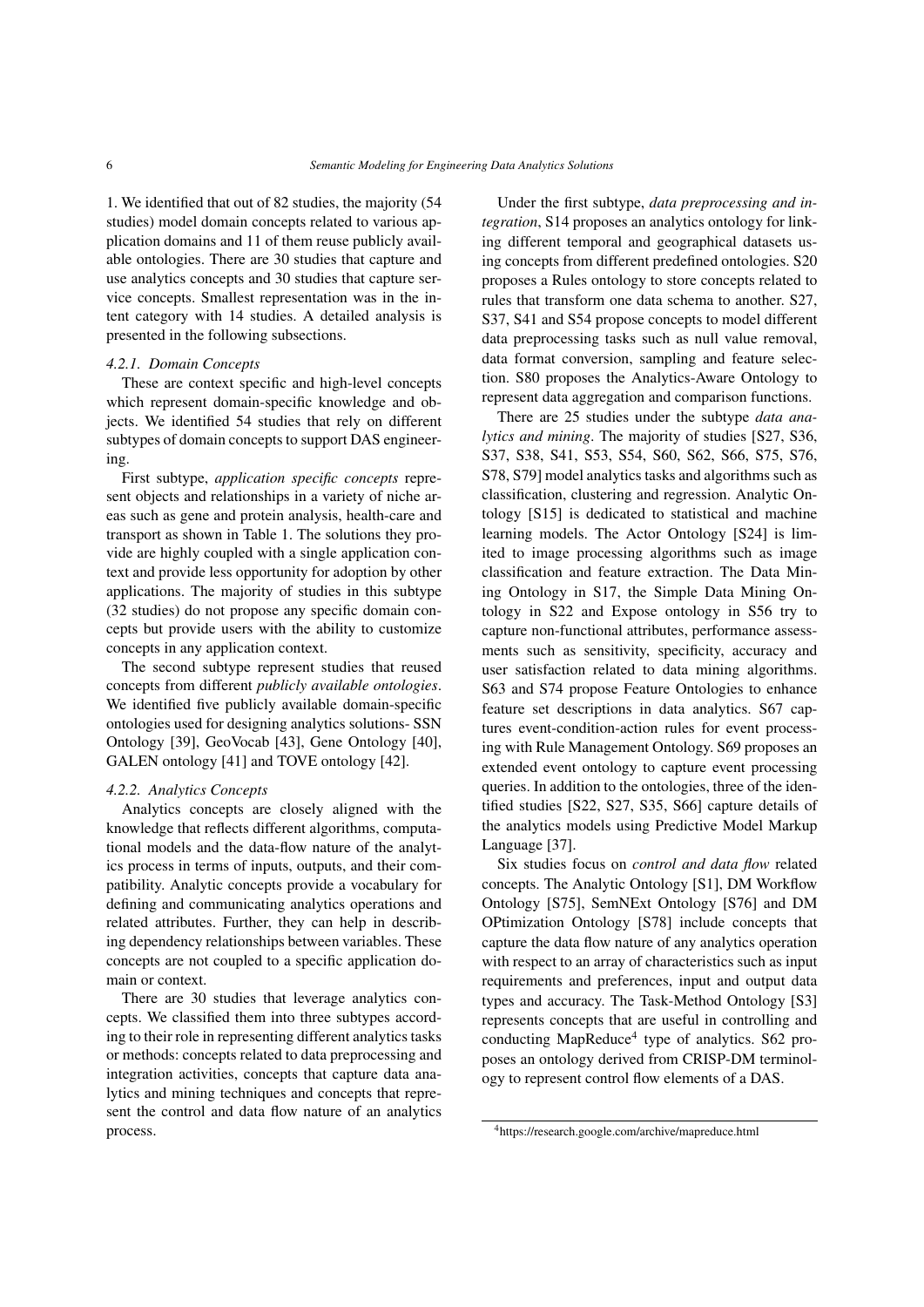|                     |                                     | <b>Classification Criteria</b> | Study                                |                                                                                                                                                                            |  |
|---------------------|-------------------------------------|--------------------------------|--------------------------------------|----------------------------------------------------------------------------------------------------------------------------------------------------------------------------|--|
| Domain              | Application                         |                                | Gene and Protein Analysis            | S11, S27, S29, S76                                                                                                                                                         |  |
| Concepts            | Specific                            | <b>Health Care</b>             |                                      | S2, S50                                                                                                                                                                    |  |
|                     |                                     | Sensor & Event Information     |                                      | S30, S31, S33, S55, S69, S70, S74                                                                                                                                          |  |
|                     |                                     | Spatiotemporal Information     |                                      | S40                                                                                                                                                                        |  |
|                     | Traffic Information                 |                                |                                      | S18, S31, S52                                                                                                                                                              |  |
|                     |                                     |                                | <b>Enterprise Quality Management</b> | S7                                                                                                                                                                         |  |
|                     |                                     | Agriculture                    |                                      | S32                                                                                                                                                                        |  |
|                     |                                     | Hyper-spectral Image Data      |                                      | S <sub>24</sub>                                                                                                                                                            |  |
|                     |                                     | Power Grid                     |                                      | S58, S64                                                                                                                                                                   |  |
|                     |                                     | <b>Custom Built</b>            |                                      | S5, S8, S10, S12, S13, S19, S21, S23, S34, S35, S39,<br>S42, S43, S44, S45, S47, S48, S49, S51, S57, S59,<br>S61, S62, S63, S65, S67, S68, S72, S73, S77, S80,<br>S81, S82 |  |
|                     | Publicly<br>Available<br>Ontology   | SSN Ontology [39]              |                                      | S30, S31, S33, S40, S69, S74                                                                                                                                               |  |
|                     |                                     | Gene Ontology [40]             |                                      | S11, S44, S76                                                                                                                                                              |  |
|                     |                                     | GALEN Ontology [41]            |                                      | S44                                                                                                                                                                        |  |
|                     |                                     | TOVE Ontologies [42]           |                                      | S7                                                                                                                                                                         |  |
|                     |                                     | GeoVocab Ontology [43]         |                                      | S <sub>40</sub> , S <sub>70</sub>                                                                                                                                          |  |
| Analytic            | Data Preprocessing & Integration    |                                |                                      | S14, S20, S27, S37, S41, S54, S80                                                                                                                                          |  |
| Concepts            | Data Analytics & Mining             |                                |                                      | S15, S17, S22, S24, S27, S35, S36, S37, S38, S41,<br>S53, S54, S56, S60, S62, S63, S66, S67, S69, S74,<br>S75, S76, S78, S79                                               |  |
|                     | Control & Data Flow                 |                                |                                      | S1, S3, S62, S75, S76, S78                                                                                                                                                 |  |
| Service<br>Concepts | Software<br>Component<br>Management | Web<br><b>Services</b>         | OWL-S Based [44]                     | S4, S11, S30, S31, S36                                                                                                                                                     |  |
|                     |                                     |                                | WSDL-S Based [45]                    | S <sub>11</sub>                                                                                                                                                            |  |
|                     |                                     |                                | SAWSDL based [46]                    | S <sub>20</sub>                                                                                                                                                            |  |
|                     |                                     |                                | WSMO Based [47]                      | S4, S43                                                                                                                                                                    |  |
|                     |                                     |                                | Hydra<br>Vocabulary<br>Based [48]    | S <sub>40</sub>                                                                                                                                                            |  |
|                     |                                     |                                | <b>Custom Models</b>                 | S32, S37, S52                                                                                                                                                              |  |
|                     |                                     |                                | Library Specific APIs                | S27, S75, S79                                                                                                                                                              |  |
|                     |                                     | Generic APIs                   |                                      | S <sub>6</sub>                                                                                                                                                             |  |
|                     | Data<br>Management                  | Multidimensional Data Schema   |                                      | S10, S62, S71                                                                                                                                                              |  |
|                     |                                     | Graph Data Schema              |                                      | S9, S46                                                                                                                                                                    |  |
|                     | Composition<br>Management           | <b>Workflow Templates</b>      |                                      | S4, S16, S20, S26, S53, S75, S78                                                                                                                                           |  |
|                     |                                     | Provenance Related             |                                      | S4, S25, S72                                                                                                                                                               |  |
|                     |                                     | <b>Quality Related</b>         |                                      | S30, S31                                                                                                                                                                   |  |
|                     | Implementation                      | <b>Deployment Concepts</b>     |                                      | S3, S4, S8, S69                                                                                                                                                            |  |
|                     | Management                          | Data Source                    |                                      | S3, S8, S10, S38, S43, S71                                                                                                                                                 |  |
| Intent              | Analytic Query Expressions          |                                |                                      | S2, S9, S21, S48                                                                                                                                                           |  |
| Concepts            | <b>Analytics Requirements</b>       |                                |                                      | S3, S7, S28, S44, S53, S68                                                                                                                                                 |  |
|                     | <b>User Goals</b>                   |                                |                                      | S4, S39, S66, S75                                                                                                                                                          |  |

<span id="page-6-0"></span>Table 1 Classification of semantic concepts modeled and used in identified literature.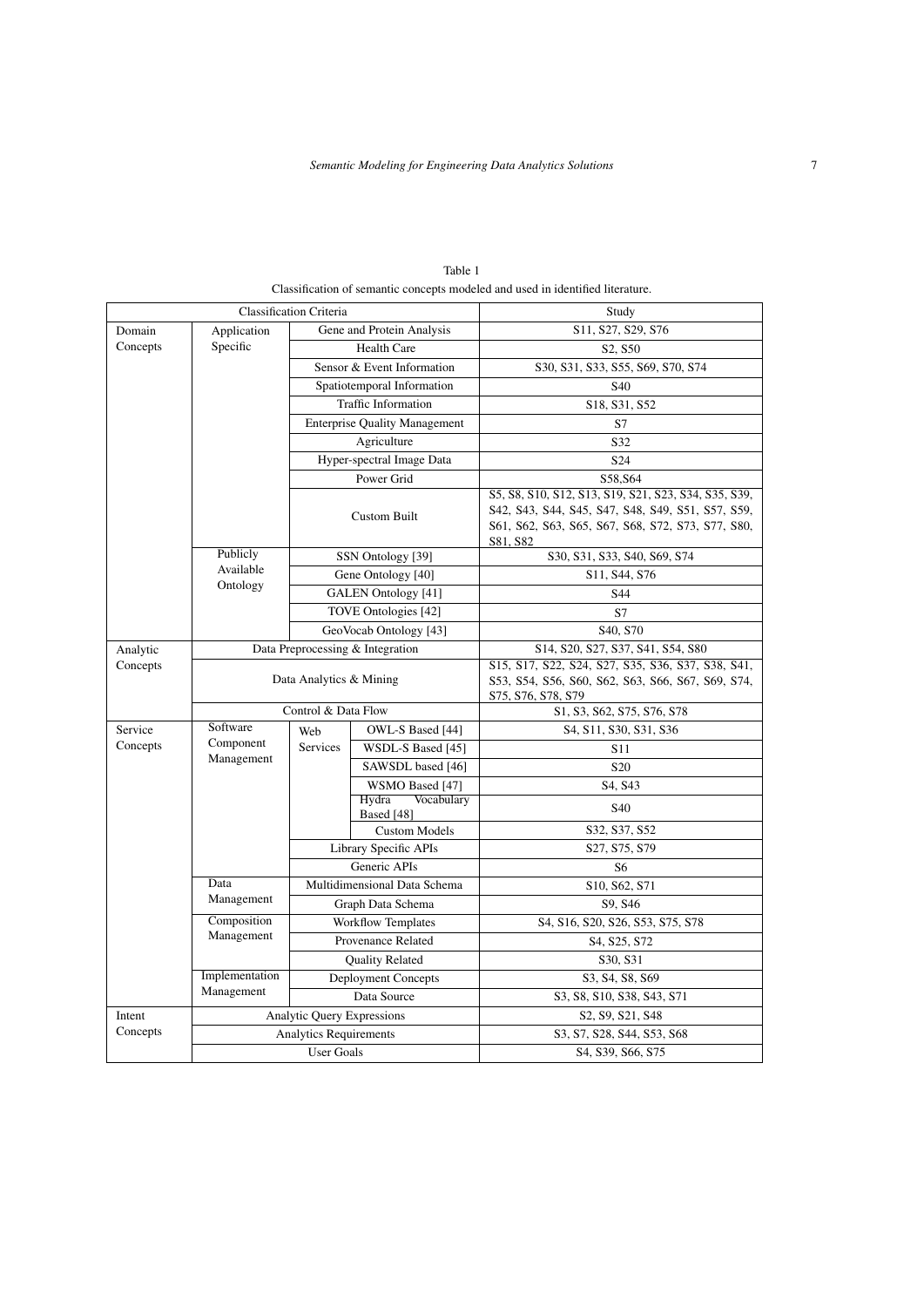#### *4.2.3. Service Concepts*

Service concepts capture knowledge related to DAS architectures and platforms. We identified 30 studies that model different aspects, namely web services, software APIs, data schemas, workflow design, knowledge related to provenance or data quality, deployment information and data sources. We classified service concepts into four subtypes which are software component management, data management, composition management and implementation management (see Table 2).

There are 10 studies under the *software component management* subtype, with the majority focusing on modeling web services that realize different operations in the analytics process. Many of those studies adapt or extend publicly available semantic web service annotation ontologies: OWL-S [\[44\]](#page-21-5), WSDL-S [\[45\]](#page-21-6), SAWSDL [\[46\]](#page-21-7), WSMO [\[47\]](#page-21-8) and Hydra vocabulary [\[48\]](#page-21-9). Particularly, [S31](#page-17-10) extends OWL-S services to support event processing via the Complex Event Service Ontology. There are three studies [\[S32,](#page-17-12) [S37,](#page-17-3) [S57\]](#page-18-19) that define custom concepts to represent web services used in DASs. [S27](#page-17-2) and [S79](#page-19-6) model Weka library specific software components. [S6](#page-16-16) provides the capability to model any generic API that can be used to implement DAS, through an ontology called Processing Element (PE) Knowledge Base. This ontology describes software components based on their input and output data types as well as relevant implementation details such as a URL for an HTTP request or a related JAVA class.

The second subtype represents *data management* concepts that support in representing and managing data structures and schemas. [S10](#page-16-11) proposes the BI Ontology to describe concepts such as dimension, hierarchy, level, property and measures that can capture data cubes related to Online Analytical Processing (OLAP) operations of a data warehouse. [S62](#page-19-1) proposes Corporate Data Model Ontology to capture metadata about data schemas useful in data access. [S71](#page-19-20) uses R2RML<sup>[5](#page-7-0)</sup> to map relational databases into RDF data. Under the graph data schema category, [S46](#page-18-21) proposes OpenCube ontology to describe concepts surrounding OLAP cubes in a data warehouse and similarly, [S9](#page-16-17) proposes to use an analytical schema to create RDF data warehouses.

The third subtype has concepts related to *composition management*, which model knowledge related to linking and executing multiple software services and data management operations together. Under that category, some studies propose concepts (e.g.- Kepler ontology [S4,](#page-16-15) Data Mining Workflow Ontology [S78\)](#page-19-5) to model scientific workflow templates and store their instances. Other composition management concepts are associated with provenance and quality. [S4,](#page-16-15) [S25](#page-17-17) and [S72](#page-19-16) use ontologies to describe workflow provenance concepts. Quality related concepts are modeled in [S30](#page-17-9) and [S31](#page-17-10) to describe the quality and accuracy of different event-based services. We observed that [S25](#page-17-17) and [S30](#page-17-9) reuse concepts extended from the standard provenance ontology PROV-O [\[49\]](#page-21-10).

The last subtype is related to the *implementation management* of a DAS. [S3](#page-16-4) uses Deployment Ontology to describe the necessary deployment details for a MapReduce based system such as configuration variables, initial inputs, variables for profiling and performance measurements. [S4](#page-16-15) uses a Simulation Ontology to capture runtime metadata related to workflows. [S69](#page-19-10) models event processing framework components such as alert streams via an event ontology. [S3,](#page-16-4) [S10,](#page-16-11) [S38,](#page-17-5) [S43](#page-18-12) and [S71](#page-19-20) propose concepts that describe the implementation of different data sources and how to access them. [S8](#page-16-10) proposes concepts to capture data source access details as well as system development details that represent the mappings between the database implementation and domain concepts.

#### *4.2.4. Intent Concepts*

Intent concepts capture knowledge with respect to the data analyst's requirements or goals. This knowledge can be in the form of low-level queries performed on data or high-level goals and intentions of users.

The first subtype represents concepts related to *analytics query expression*. The Analytical Queries (AnQ) model in [S9](#page-16-17) facilitates expressing user queries that need to be performed on data. [S21](#page-17-13) and [S48](#page-18-16) propose to maintain a global ontology based on user-defined or standard concepts and use it to express user queries. [S2](#page-16-6) proposes the i2b2 Information Ontology, an intent related model that helps analysts to describe various dimensions of interest in data that are related to a particular task.

Under *analytics requirements* subtype, [S28,](#page-17-18) [S44,](#page-18-13) [S53](#page-18-2) and [S68](#page-19-15) propose ontologies that capture user needs and constraints at a higher level. As an example, [S44](#page-18-13) uses an intent ontology called MIO (Multidimensional Integrated Ontology) which is auto-generated based on the topics, measures, and dimensions provided by the user. The KnowledgeDiscoveryTask class

<span id="page-7-0"></span><sup>5</sup>https://www.w3.org/TR/r2rml/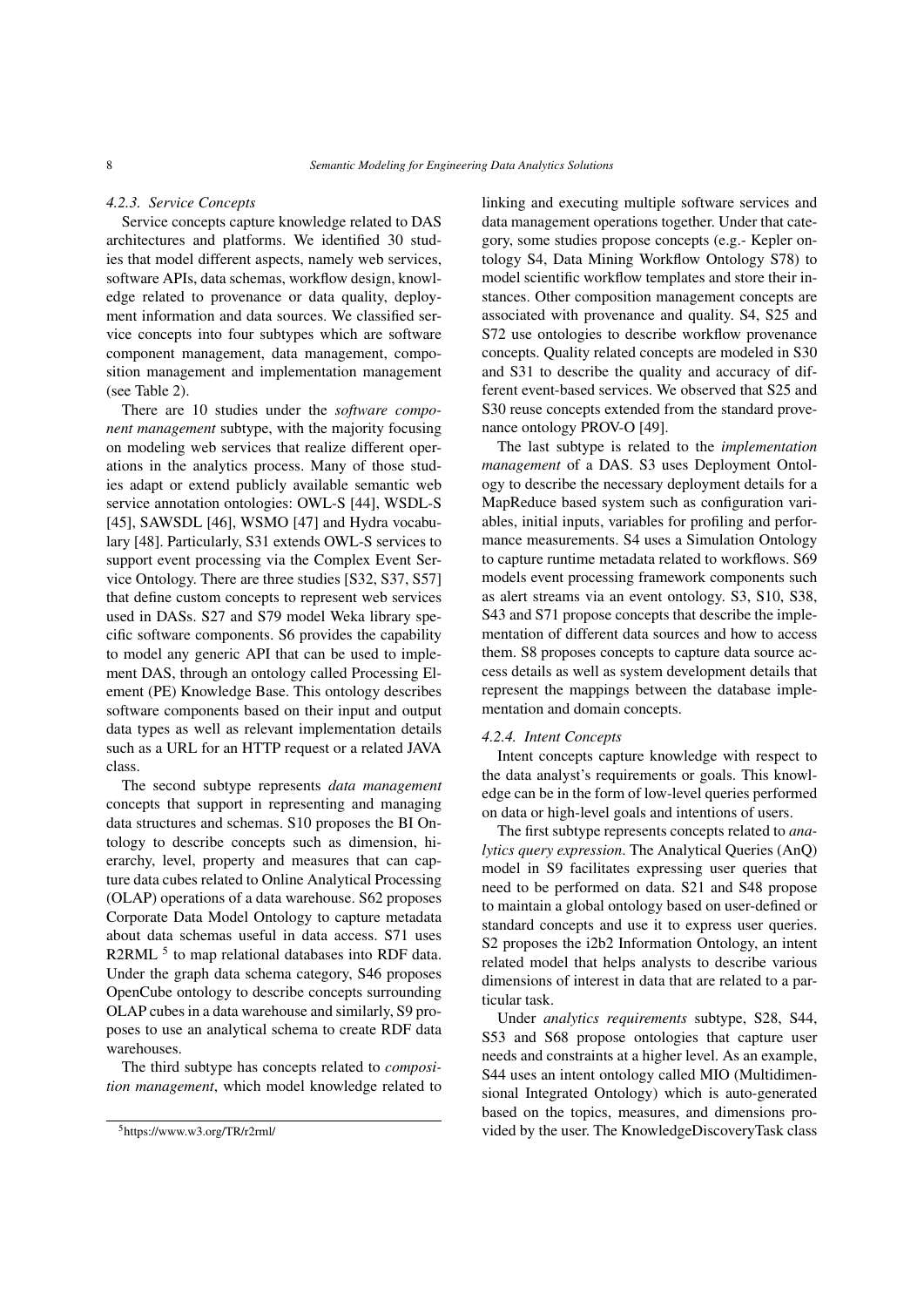in Knowledge Discovery Ontology [\[S53\]](#page-18-2) and the Problem component of the Decision Support Ontology [\[S68\]](#page-19-15) are used as templates for instantiating analytics requirements. The Task-method Ontology proposed in [S3](#page-16-4) enables users to model desired methods that can be used to realize a particular task or to define the expected role of a variable within a task. [S7](#page-16-8) uses the Measurement Ontology to capture concepts regarding product inspection and testing requirements based on ISO 9001 standards.

Under the *user goals* subtype, the Scientist's Intent Ontology in [S4,](#page-16-15) Goal Oriented Model in [S39,](#page-18-10) Purpose and Goal classes in DM3 Ontology [\[S66\]](#page-19-2) and Goal component of the Base Ontology [\[S75\]](#page-19-3) provide the capability to express a set of high-level user goals such as the desired outcomes of analytics tasks and the decision-making processes around them.

# <span id="page-8-0"></span>*4.3. Sub-question 2: What tasks related to DAS engineering are enabled using the identified concepts?*

In this section, we analyze the association of 82 identified studies with the different tasks related to DAS engineering and how the semantic concepts discussed in section [4.2](#page-4-0) are used to realize these tasks. The classification schema for analytics tasks was described in section 3.6.

Table [2](#page-9-0) shows the mapping of 82 studies among 9 tasks and 4 types of concepts. One study can be focused on more than one task, using one or more concept types. Business understanding is the focus of 6 studies that leverage domain or intent concepts. Data extraction and transformation approaches that use domain, analytics or service concepts are proposed in 15 studies. 31 papers propose data integration approaches mostly using domain concepts, but some use analytics, service and intent concepts as well. Model selection (17 studies) and model building (15 studies) were conducted using domain, analytics or intent concepts. All four concept types were used to realize service composition (20 studies) and solution validation (8 studies). Code generation was supported by domain, analytics or service concepts in 4 studies. 9 studies that proposed approaches for result presentation and interpretation used one or two concept types out of four.

Different applications of those concepts are described in more detail in the rest of this section. The trend of publications related to each task is illustrated in Fig. [2.](#page-9-1) We observe a special interest among researchers in applying semantic technology to support DAS engineering in 2014 and 2015 .

# *4.3.1. Domain Understanding*

The domain understanding task focuses on analyzing the domain, context of the problem and understanding available datasets. This helps to establish solid definitions and facilitate the communication between different stakeholders. Moreover, the ontologies and concepts related to this task are inferable and the resulting knowledge has the flexibility of expanding over time.

Five methods [\[S5,](#page-16-9) [S12,](#page-16-12) [S18,](#page-16-7) [S49,](#page-18-17) [S59\]](#page-18-20) use domain concepts for domain understanding. The platforms proposed in [S5](#page-16-9) and [S59](#page-18-20) use these concepts to capture semantic and interpretive aspects of data whereas [S18](#page-16-7) uses them to provide a standard specification of data for analysts. In contrast, [S49](#page-18-17) uses these concepts to model expert knowledge related to an analytics problem which is helpful in understanding the constraints and expected behavior. [S12](#page-16-12) proposes a feature-rich framework that can use custom-built domain concepts to understand the context thorough data browsing and visualization.

Two methods use intent concepts for domain understanding. [S39](#page-18-10) uses a Goal Model to define requirements that can help in understanding and designing a data warehouse model. [S28](#page-17-18) extracts analytics requirements expressed in natural language through an ontology and proposes to refine them and identify specific data requirements by interviewing the stakeholders.

#### *4.3.2. Data Extraction and Transformation*

This task focuses on retrieving data from one or more sources and preparing it for the subsequent analysis. It involves transforming data into desired formats and annotating with additional metadata as well.

There are 8 studies that apply domain concepts for this task. [S30,](#page-17-9) [S33](#page-17-11) and [S70](#page-19-11) annotate streaming input data using domain concepts to make data queriable when necessary. In [S18,](#page-16-7) data transformation is assisted by standard models built using domain concepts. [S2,](#page-16-6) [S29](#page-17-8) and [S40](#page-18-7) propose approaches for on-demand data extraction based on domain concepts that describe data sources. [S34](#page-17-15) focuses on the extraction of JSON data from web resources, generating semantic concepts around them and using those to convert data into ontology instances. [S50](#page-18-5) conducts data label correction using a domain ontology of medical entities. [S59](#page-18-20) enables analysts to understand datasets to help data extraction by querying knowledge represented in domain ontologies. [S80](#page-19-0) uses domain and analytics concepts to-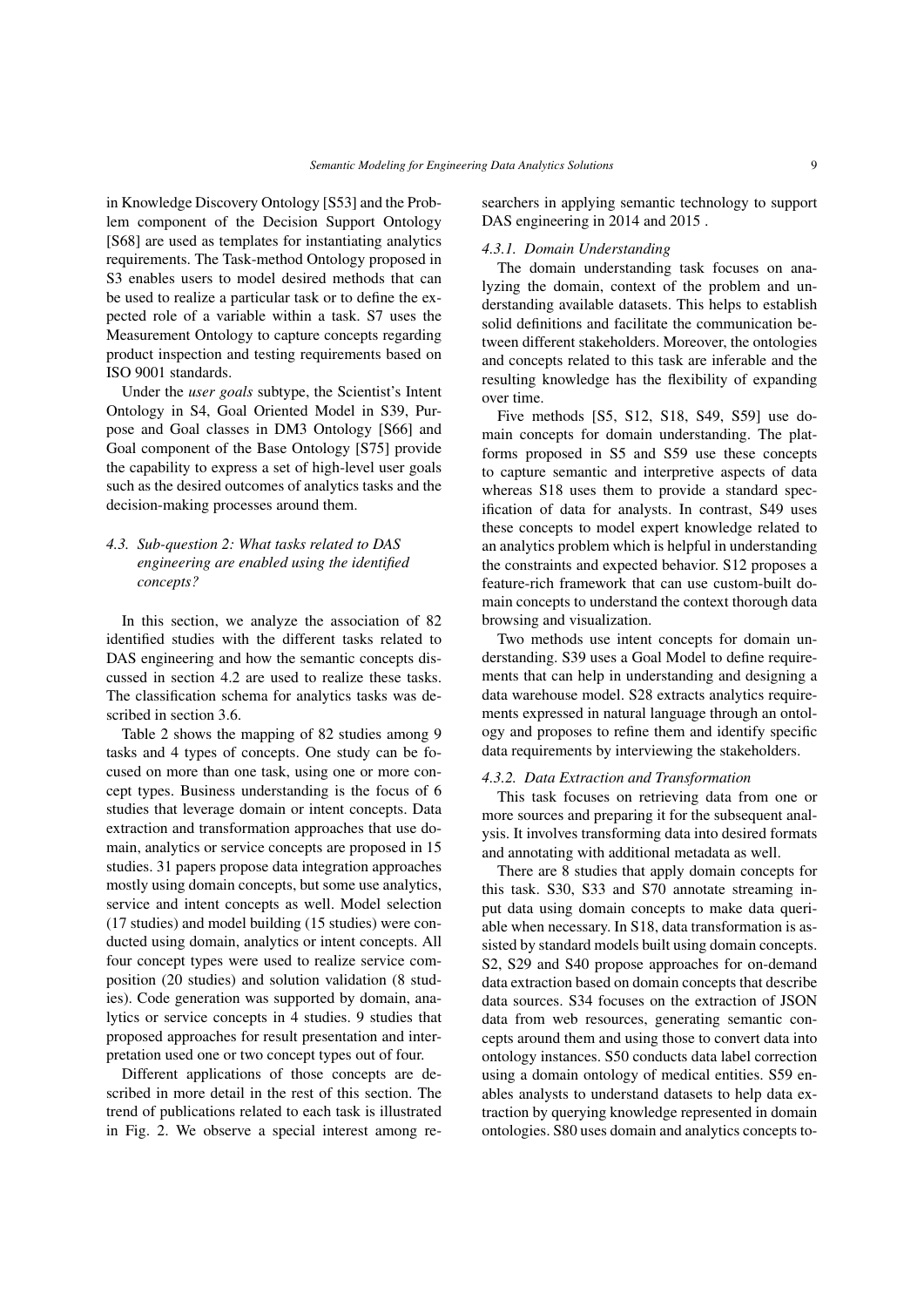| <b>Related Task</b>                        | Concept Classification                                                                                                                              |                                                                                                                                                  |                                                                                                                                                                                                                               |                                                                                                         |  |  |
|--------------------------------------------|-----------------------------------------------------------------------------------------------------------------------------------------------------|--------------------------------------------------------------------------------------------------------------------------------------------------|-------------------------------------------------------------------------------------------------------------------------------------------------------------------------------------------------------------------------------|---------------------------------------------------------------------------------------------------------|--|--|
|                                            | Domain Concept                                                                                                                                      | <b>Analytic Concept</b>                                                                                                                          | Service Concept                                                                                                                                                                                                               | <b>Intent Concept</b>                                                                                   |  |  |
| Domain<br>Understanding                    | S5, S12, S18, S49                                                                                                                                   |                                                                                                                                                  |                                                                                                                                                                                                                               | S28, S39                                                                                                |  |  |
| Data Extraction<br>and Transformation      | S2, S8, S18, S29, S30,<br>S33, S34, S40, S50, S52,<br>S59, S70, S80                                                                                 | S80                                                                                                                                              | S8, S10, S38, S52                                                                                                                                                                                                             |                                                                                                         |  |  |
| Data Integration                           | S2, S10, S12, S13, S19,<br>S21, S23, S29, S34, S39,<br>S40, S42, S43, S44, S45,<br>S47, S48, S49, S51, S55,<br>S59, S64, S65, S70, S76,<br>S77, S81 | S <sub>14</sub>                                                                                                                                  | S9, S46, S71                                                                                                                                                                                                                  | S <sub>2</sub> , S <sub>2</sub> , S <sub>21</sub> , S <sub>39</sub> , S <sub>44</sub> , S <sub>48</sub> |  |  |
| <b>Model Selection</b>                     | S27, S49, S61, S62,                                                                                                                                 | S <sub>15</sub> , S <sub>17</sub> , S <sub>22</sub> , S <sub>27</sub> , S <sub>37</sub> ,<br>S38, S41, S53, S56, S60,<br>S62, S66, S75, S78, S79 |                                                                                                                                                                                                                               | S53, S66, S75                                                                                           |  |  |
| Model Building                             | S7, S58, S63, S64, S67,<br>S69, S70, S73, S74, S77,<br>S80, S82                                                                                     | S3, S54, S56, S63, S67,<br>S69, S74, S80                                                                                                         | $\overline{\phantom{a}}$                                                                                                                                                                                                      | S3, S7                                                                                                  |  |  |
| Results Presentation<br>and Interpretation | S35, S48, S49, S57, S61, S76                                                                                                                        | S <sub>35</sub>                                                                                                                                  | S <sub>4</sub> , S <sub>25</sub> , S <sub>26</sub>                                                                                                                                                                            | S <sub>4</sub> . S <sub>48</sub>                                                                        |  |  |
| Service Composition                        | S11, S24, S27, S30, S31,<br>S32, S43, S52, S62                                                                                                      | S1, S20, S24, S27, S36,<br>S41, S53, S62, S75, S78                                                                                               | S <sub>6</sub> , S <sub>11</sub> , S <sub>16</sub> , S <sub>20</sub> , S <sub>27</sub> ,<br>S30, S31, S32, S36, S37,<br>S <sub>40</sub> , S <sub>43</sub> , S <sub>52</sub> , S <sub>53</sub> , S <sub>62</sub> ,<br>S75, S78 | S53, S75                                                                                                |  |  |
| Analytics<br><b>Solution</b><br>Validation | S <sub>24</sub> , S <sub>61</sub> , S <sub>72</sub> , S <sub>76</sub>                                                                               | S <sub>24</sub> , S <sub>75</sub> , S <sub>76</sub>                                                                                              | S <sub>25</sub> , S <sub>26</sub> , S <sub>72</sub> , S <sub>75</sub>                                                                                                                                                         | S <sub>4</sub> , S <sub>75</sub>                                                                        |  |  |
| Code Generation                            | S <sub>47</sub>                                                                                                                                     | S <sub>3</sub>                                                                                                                                   | S3, S6, S38                                                                                                                                                                                                                   |                                                                                                         |  |  |

<span id="page-9-0"></span>Table 2 Classification of literature by their application to different DAS engineering tasks and concepts used.



<span id="page-9-1"></span>Fig. 2. Trend of publications over time, related to different DAS engineering tasks.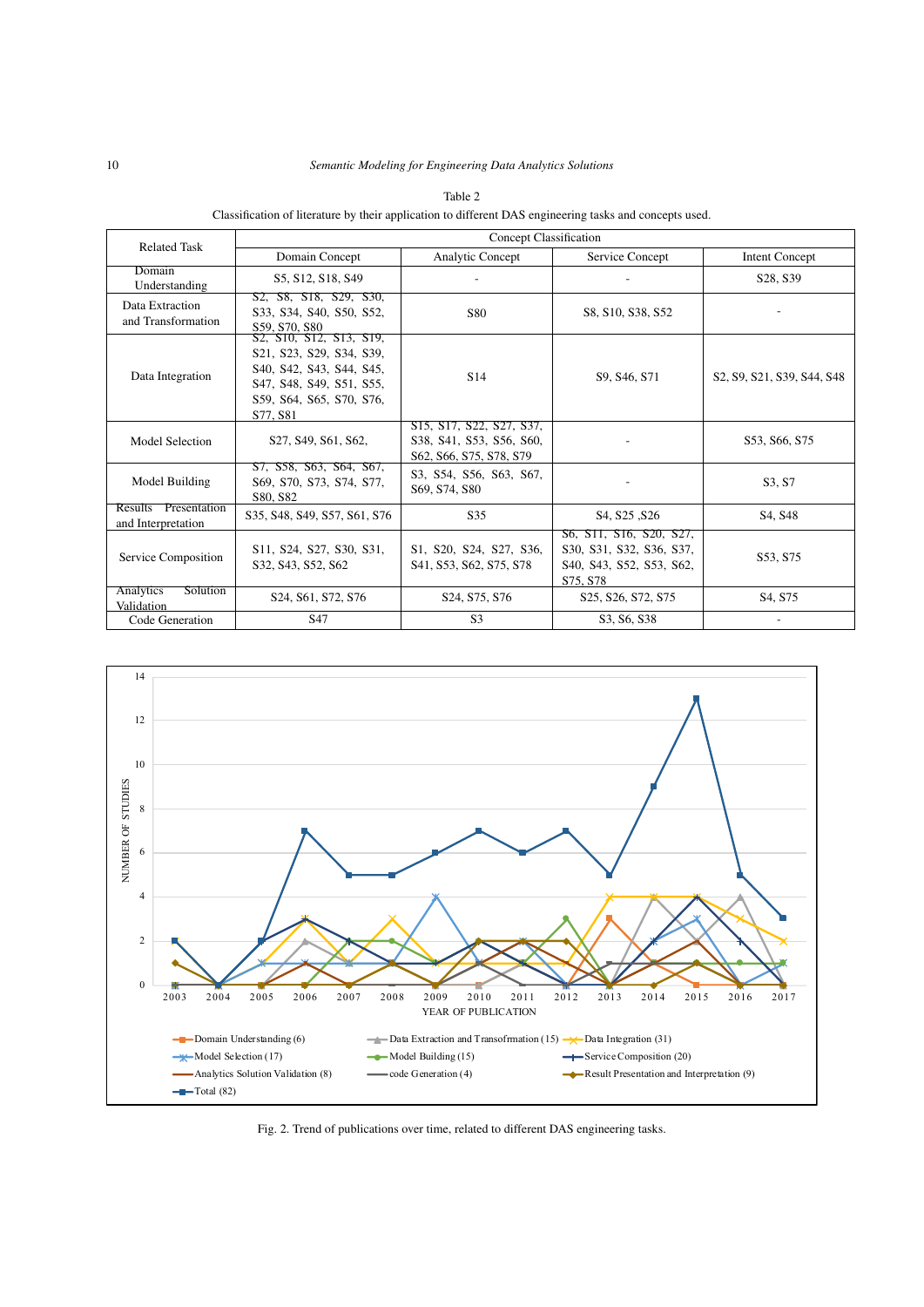gether to access and transform static as well as streaming data.

Three studies use data source related service concepts for data extraction. In [S10,](#page-16-11) these concepts are used to define the organization of data and how to access it on demand. [S38](#page-17-5) uses a set of concepts that can model any data source for model-driven code generation for data extraction. [S52](#page-18-8) uses service concepts to identify implementations of required data transformations in workflows.

[S8](#page-16-10) uses both domain and service concepts (data source and implementation management) to extract data from heterogeneous sources such as event data streams and map the extracted data into a database schema. [S52](#page-18-8) uses domain concepts and service concepts related to data processing and automatically generate new datasets on demand.

#### *4.3.3. Data Integration*

Data integration implies combining heterogeneous datasets in order to obtain a high-level and coherent view of the data. Most studies use domain concepts to aid in this task. Some studies use intent concepts to conduct integration based on user needs. [S9,](#page-16-17) [S14,](#page-16-0) [S46](#page-18-21) and [S71](#page-19-20) are special cases that leverage analytics and service concepts to support the integration task.

We identified five different strategies in which intermixed concepts from different classes contribute to data integration. The first one, observed in [S12,](#page-16-12) [S13,](#page-16-13) [S19,](#page-16-14) [S39,](#page-18-10) [S42,](#page-18-11) [S46](#page-18-21) and [S47,](#page-18-15) transforms data from heterogeneous sources into instances of a global ontology. [S12,](#page-16-12) [S13,](#page-16-13) [S39](#page-18-10) and [S42](#page-18-11) conduct ETL processes incorporating this global ontologies to create semantic aware data warehouses.

The second one, identified in [S2,](#page-16-6) [S21,](#page-17-13) [S23,](#page-17-14) [S44,](#page-18-13) [S48](#page-18-16) and [S77,](#page-19-18) uses a global ontology that represents the user's perspective and a set of local ontologies to represent datasets. Then the data is matched accordingly by aligning or converting local ontologies into the global ontologies. Users can refer to the global ontology to query the data.

The third approach describes each dataset through a local ontology and achieves data integration by merging local ontologies together. [S34](#page-17-15) is an example where each local ontology is constructed by extracting data provided in JSON format, generating suitable semantic concepts and converting the extracted data into ontology instances using generated concepts.

The fourth method used in 10 studies, [S10,](#page-16-11) [S14,](#page-16-0) [S29,](#page-17-8) [S40,](#page-18-7) [S45,](#page-18-14) [S51,](#page-18-18) [S59,](#page-18-20) [S64,](#page-19-12) [S70,](#page-19-11) [S76,](#page-19-4) maintains linked meta-data about datasets from different data sources so that relevant data can be acquired at query time from multiple sources.

The fifth one, used in [S9,](#page-16-17) [S43,](#page-18-12) [S49,](#page-18-17) [S55,](#page-18-6) [S65,](#page-19-14) [S71](#page-19-20) and [S81,](#page-19-19) is a query or requirement driven approach for data integration where formal rules or program logic are used to represent user queries or analytics questions. Different datasets are mapped into those rules to derive answers. [S9](#page-16-17) is unique in that it captures analytics queries as intent concepts.

#### *4.3.4. Model Selection*

Model selection is crucial for users who do not have intuitive knowledge about the performance of different models in different contexts or when there are many competing analytics models and techniques that can be used for a single purpose. This task facilitates comparison of algorithms or makes recommendations of tools and models suitable for users.

There are 4 studies that use domain concepts for this purpose. [S49](#page-18-17) stores expert domain knowledge in a domain ontology and uses that to evaluate possible analytics models generated by associate rule mining, incorporating an "interestingness" measure. [S61](#page-19-13) proposes a recommendation engine that maintains a repository of meta-data related to historical analytic solutions using domain concepts and when a user provides a new dataset, a matching solution is recommended to the user. In [S27,](#page-17-2) suitable analytics technique for a particular dataset is identified by matching dataset features represented in domain concepts with the requirements of the analytics techniques captured through analytics concepts. [S62](#page-19-1) supports model selection by allowing users to define the context of analytics problem via domain concept and using analytics concepts to recommend appropriate analytics techniques.

There are 15 methods that apply data analytics and mining focused concepts for model selection. The simplest method proposed in [S17](#page-16-2) uses an ontology to describe data analytics algorithms and creates a knowledge repository to provide a querying capability for the users.

The concepts defined in [S15,](#page-16-1) [S27,](#page-17-2) [S37,](#page-17-3) [S41,](#page-18-0) [S53,](#page-18-2) [S60,](#page-18-3) [S66,](#page-19-2) [S75](#page-19-3) and [S78](#page-19-5) assist users in matching analytics components that suit their goal and constraints. [S53,](#page-18-2) [S66](#page-19-2) and [S75](#page-19-3) are unique among those studies as they propose intent concepts to capture user goals and requirements which are then matched with suitable models represented as analytics concepts.

In [S22,](#page-17-7) analytics concepts are used to model data mining algorithms, which are then linked to web services, providing the means for service composition.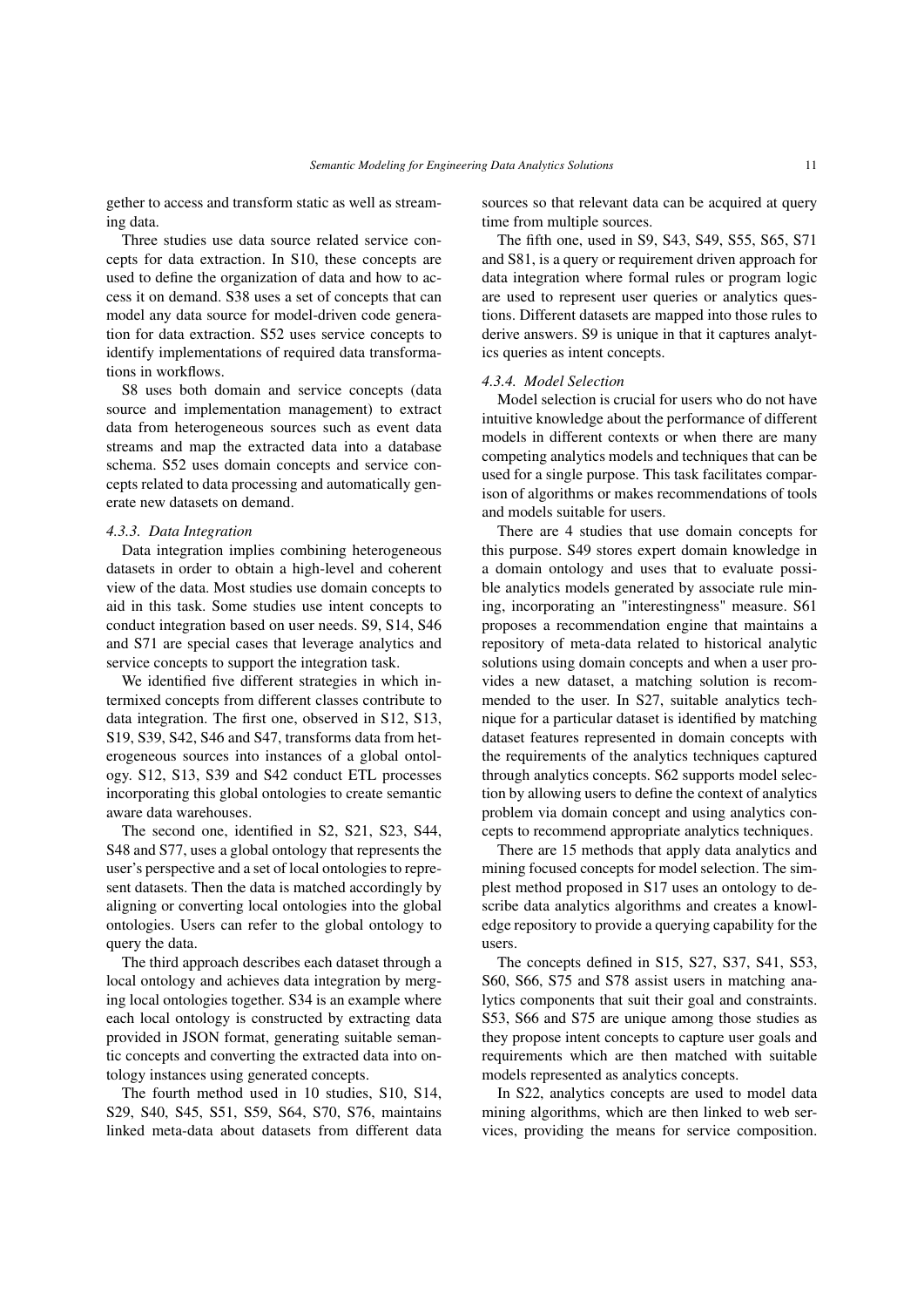[S38](#page-17-5) and [S79](#page-19-6) use analytics concepts to capture existing analytics workflows to enable novice users to search and learn from them.

## *4.3.5. Model Building*

Model building is a core data analytics task, where a selected model needs to be applied and customized for the problem at hand.

[S58,](#page-18-9) [S64,](#page-19-12) [S70,](#page-19-11) [S73,](#page-19-17) [S77](#page-19-18) and [S82](#page-20-36) use domain concepts to write analytic queries or event patterns executed on data to get descriptive analytics insights. [S67](#page-19-9) and [S69](#page-19-10) follows a similar approach, but use analytics concepts to support users in writing queries or rules.

[S63](#page-19-7) and [S74](#page-19-8) use domain concepts and analytics concepts to describe and customize feature space for analytics model construction. [S7](#page-16-8) leverages domain concepts and intent concepts for model building. The generated analytics model consists of axioms based on formal competency questions to evaluate whether an enterprise model represented through domain concepts adhere to the compliance standards represented as intent concepts.

[S56](#page-18-4) uses analytics concepts to define analytics experiments in detail for supervised classification of propositional datasets. [S54](#page-18-1) proposes a case-based system for model selection and uses analytics concepts to adapt the solutions suggested by case based reasoning to fit user's interest. [S3](#page-16-4) applies analytics concepts together with intent concepts for analytics model generation in a MapReduce based analytics solution.

## *4.3.6. Result Presentation and Interpretation*

Storing knowledge related to different aspects of the analytics process through a semantic model inherently provides a certain inference and interpretation capability that helps in result representation. There have been some studies that specify particular methods that use semantic concepts to explicitly facilitate result presentation and interpretation.

Six studies use domain concepts for result presentation and interpretation. [S49](#page-18-17) uses domain concepts to store expert knowledge and use it to validate data mining results and evaluate their interestingness. [S57](#page-18-19) uses domain concepts to interpret hypotheses and related attributes on statistical datasets. [S61](#page-19-13) uses domain concepts to annotate data tables via ontology alignment, enabling easy interpretation. [S35](#page-17-0) incorporates domain concepts with analytics concepts to generate reports on the conducted data analytics tasks. [S76](#page-19-4) generates metadata about numerical analysis using domain and analytics concepts. [S48](#page-18-16) uses domain concepts with intent concepts to extract meta-data about OLAP operations and generate reports. Further, [S48](#page-18-16) proposes a method to automatically match the OLAP reports with other documents in a related repository.

When considering the use of service concepts for presenting results, [S4,](#page-16-15) [S25](#page-17-17) and [S26](#page-17-16) capture knowledge about the different aspects of scientific workflows, especially aspects can help to describe and present the outputs/results.

In [S4,](#page-16-15) intent concepts are used capture initial goals of the analysts and annotate workflows with them, in order to identify different decisions that have led to the outcome and to explain the results from the perspective of the analyst.

#### *4.3.7. Service Composition*

Service composition means identifying and putting together different analytics related services to provide a complete or partial DAS from data acquisition and extraction to results generation. Scientific workflow planning and service composition are largely incorporated into this task.

Identifying a suitable service or tool to include in a DAS is a major activity within service composition. Some studies [\[S32,](#page-17-12) [S36,](#page-17-4) [S37,](#page-17-3) [S40\]](#page-18-7) use software component management concepts to guide component selection, but leave the responsibility of process composition to the analyst. [S32](#page-17-12) proposes a model to represent and recommend web services using pre-defined rules, based on a context expressed through domain concepts. [S37](#page-17-3) and [S40](#page-18-7) use service concepts to model a wide array of software components to be selected from, including pre-processing capabilities such as null value removal. Users can query the ontologies to identify suitable components. [S36](#page-17-4) proposes a methodology to facilitate the selection of suitable service implementations based on the input data. In [S43](#page-18-12) and [S52,](#page-18-8) suitable service implementations for datasets are identified by matching characteristics represented through domain and service concepts.

In contrast, [S30](#page-17-9) and [S31](#page-17-10) select matching data sources for a software component according to its ability to extract and process related data. Data provision services are annotated using OWL-S and SSN ontology concepts so that users can query them and identify suitable services. Moreover, [S30](#page-17-9) use quality related service concepts to incorporate important quality attributes that need to be considered in component selection.

Other studies extend service selection to facilitate composition planning and execution by incorporate different domain, service and analytics concepts.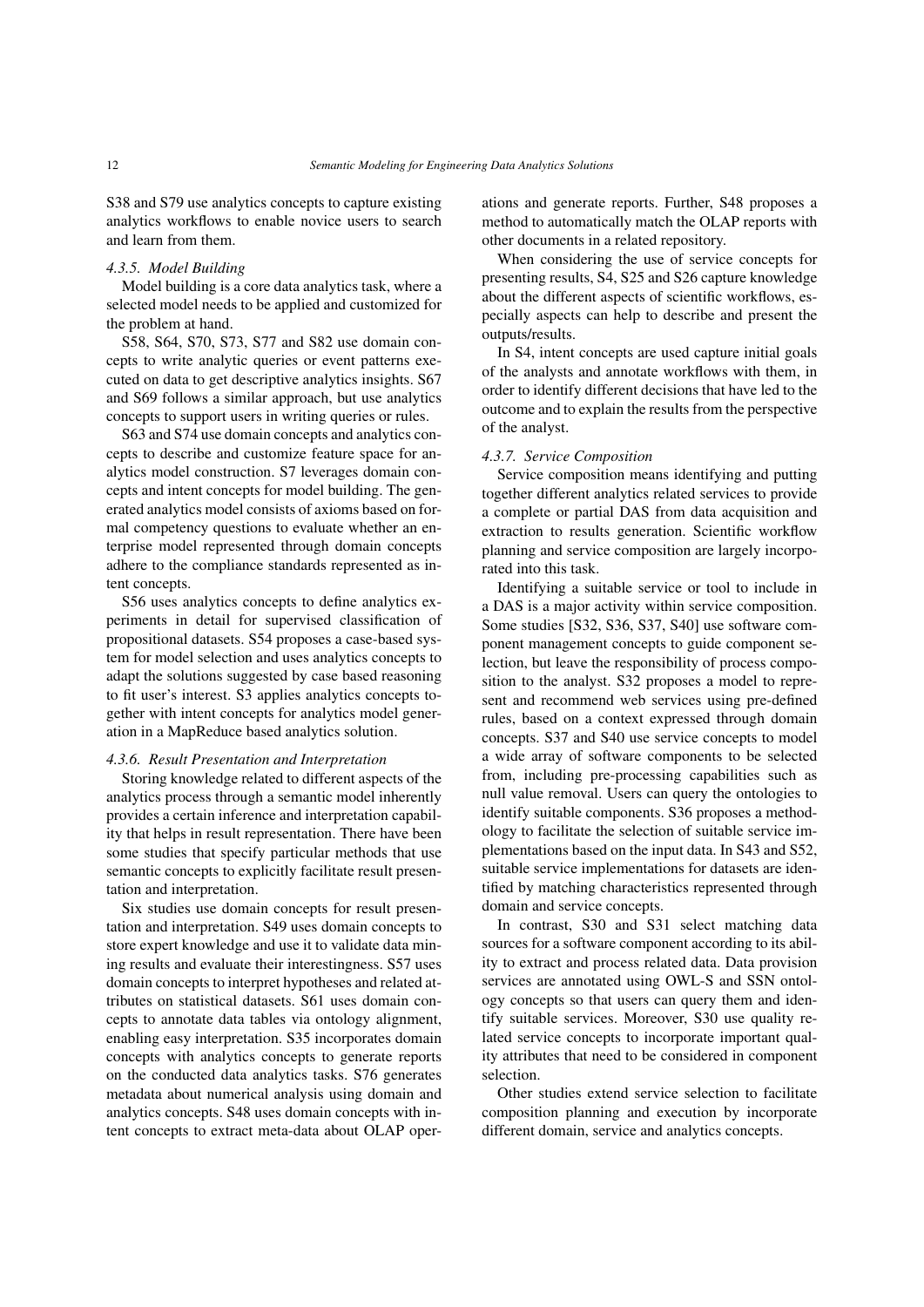[S24](#page-17-6) uses domain concepts that describe datasets, as well as data analytics and mining concepts to support workflow composition in Kepler tool, through matching the analytics operations with data properties. [S27](#page-17-2) uses domain, analytics and service concepts to support the selection of suitable data sources, analytics techniques and software components respectively. [S41](#page-18-0) uses analytics concepts to represent components of the Weka analytics tool and link these components as a process. It does not provide executable workflows but recommends an analytics plan to be manually executed by the user. [S1](#page-16-3) proposes a similar approach for the MIT Lincoln Laboratory's Composable Analytic Environment that including executable workflow definitions. [S20](#page-17-1) uses service concepts for software component modeling and link them by modeling data transformation rules with analytics concepts. [S62](#page-19-1) uses control and data flow concepts to guide the knowledge discovery process and supports decision making at each stage using a knowledge base that encompasses domain, analytic, and service concepts.

[S78](#page-19-5) uses analytics and workflow template concepts to generate analytics processes, with a major focus on performance optimization. [S16](#page-16-18) uses concepts related to workflow templates to store pre-composed analytics processes which can be queried by users in order to select a suitable implementation.

[S53](#page-18-2) captures analytics, service and intent concepts through Knowledge Discovery Ontology and offers support for planning abstract analytics processes. [S6](#page-16-16) supports software composition through components modeled as generic APIs by matching respective inputs and outputs. It assists users in planning and matching analytics components with a comprehensive goal-based planning algorithm by considering the input and output conditions. Similarly, [S75](#page-19-3) uses analytic, service and intent concepts to capture the user goals and KDD workflows implemented in Rapid-Miner. These concepts are used to identify optimal analytics process for a new analytics problem based on Hierarchical Task Network planning.

[S11](#page-16-5) supports comprehensive scientific workflow composition with a graphical user interface based on the Taverna workflow engine, SADI/BioMoby plugins and SADI-compliant web services. It uses web service concepts to model components that implement data analytics algorithms and domain concepts to describe input and output data. Those concepts are used to recommend services that match analytics requirements or data constraints.

#### *4.3.8. Analytics Solution Validation*

Validation of the analytics solutions involves capturing provenance data, validating solution workflows for service compatibility or data consistency and confirming that the solution addresses the analyst's goals. [S61](#page-19-13) uses a domain ontology to generate metadata about input data and output results, enabling provenance. [S24](#page-17-6) uses domain concepts that describe data and analytics concepts to validate the structural and semantic correctness of a workflow before execution. [S76](#page-19-4) captures provenance data related to datasets, data sources as well as operations around numerical analysis through domain and analytics concepts. [S25](#page-17-17) uses provenancerelated concepts to model workflow and data, and allow users to query them in order to validate workflows, identify defects or extract further information. [S26](#page-17-16) defines Research Object concept as an instance of a scientific workflow, for provenance purposes. [S75](#page-19-3) proposes a solution validation approach that uses analytic, service and intent concepts to annotate data, operators, models, data mining tasks and KDD workflows as an extension to RapidMiner tool. The Scientist's Intent Ontology in [S4](#page-16-15) uses goal focused intent concepts to describe user goals that are used for workflow validation. [S72](#page-19-16) uses domain and service concepts to capture provenance of ETL workflows.

## *4.3.9. Code Generation*

Methods that support code generation rely on ontologies to convert abstract models into executable analytics software. This is an important task as it reduces the burden of software programming for data analysts. Code generation can be used to support multiple stages of an analytics process (workflow) execution.

Most techniques use service concepts (e.g. [S3,](#page-16-4) [S6](#page-16-16) and [S38\)](#page-17-5) to drive a code generation process in a Model Driven Engineering (MDE) fashion. For example, data sources modeled as service concepts in [S38](#page-17-5) are used to generate data extraction software modules. In [S6](#page-16-16) generic API modeling service concepts are used to generate an executable analytics process. In [S3,](#page-16-4) analytics concepts and service concepts related to implementation management contributes to capture the implementation details of analytics task. This enables a semi-automated code generation scheme for selected analytics techniques. The method proposed in [S47](#page-18-15) is the only one that uses domain concepts to model data sources, which are then used for generating code that extracts data from data sources into linked datasets.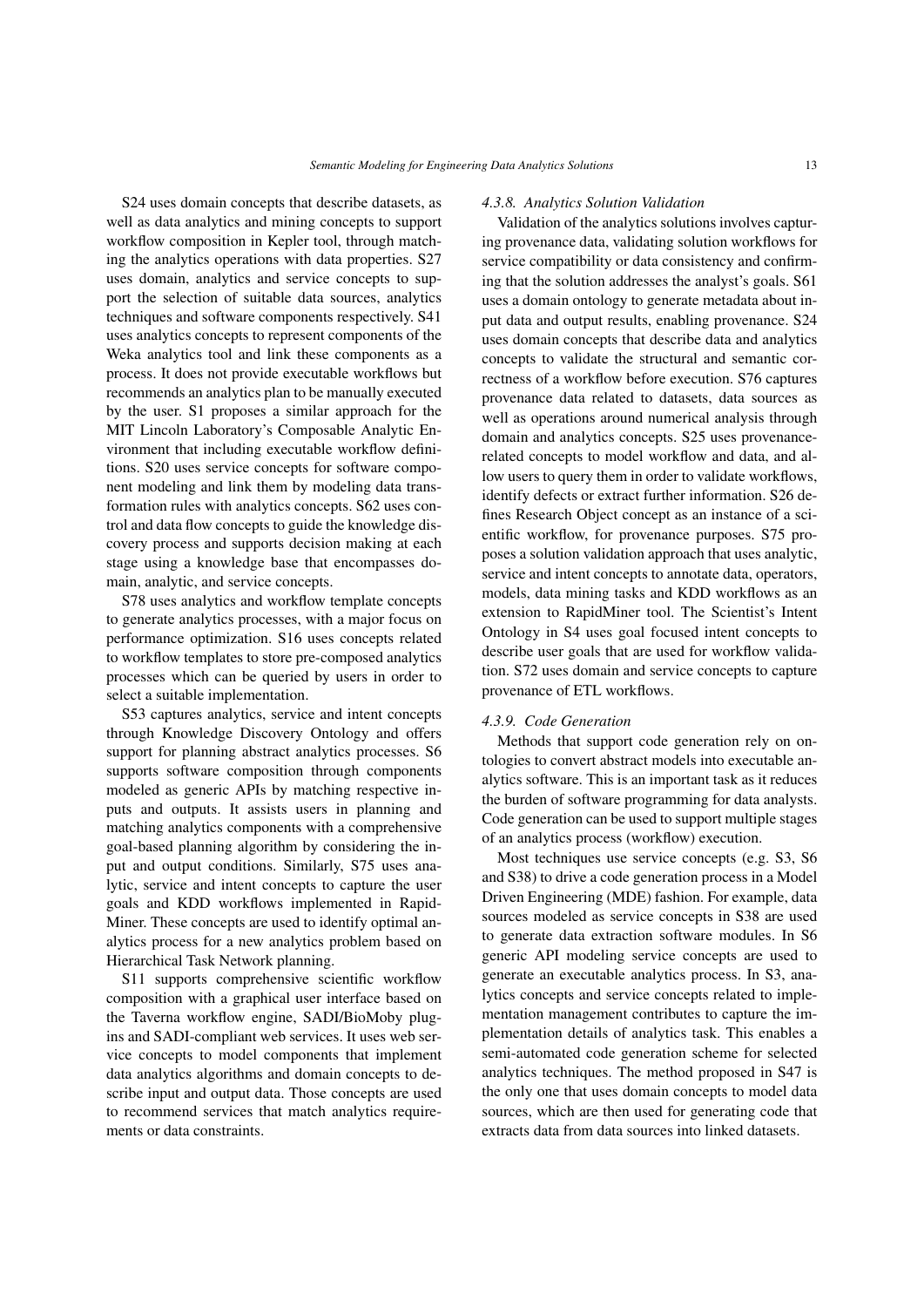## 5. Discussion

## *5.1. Limitations of Existing Work*

This section summarizes the limitations we identified by studying what type of semantic concepts were used in DASs and how those different concepts types were applied in different analytics tasks.

#### *5.1.1. Limited Usage of Intent Concepts*

Although there are 14 studies that propose intent concepts, (see Table [2\)](#page-9-0), we observe that only a few of them use intent concepts at different stages of the analytics process, with the exception of data integration. The survey did not identify any studies that use intent concepts for data extraction and transformation, although this is a computationally expensive and timeconsuming task that may waste resources if not performed aptly. Existing techniques use intent concepts mostly on facilitating the search of algorithms, data providers, web services, and computational software modules. Hence to a large extent, analytics requirements such as what business decisions will be supported by this analysis or what level of accuracy is required, are still a part of the mental model of the developer or the analyst who performs these tasks. In practice, several iterations of data cleansing, reformatting, model selection and process composition may be required in order to optimally address the analytics problem at hand. This can result in less effective DASs with degrading performance over time. In addition, modifications to the process can only be conducted by someone with a sound understanding of the original analytics requirements. Moreover, as discussed by Canhoto [\[50\]](#page-21-11), cognitive and context information, which can be captured through intent concepts, is crucial for accurate interpretation and validation of a DAS. We believe that incorporating suitable intent concepts further can enhance the efficiency and effectiveness of DAS engineering.

#### *5.1.2. Lack of Proper Concept Classification*

Semantic concepts can be classified in many different ways. For an example, [S43](#page-18-12) separates domain, analytics and service knowledge in three ontologies and [S79](#page-19-6) uses a class hierarchy to separate data mining related entities as the process, information content and realizable entities. Yet in some studies, this separation of concept types is not clearly visible. One ontology with a unique prefix may contain concepts related to one or more categories without attempting to follow modular approaches such as class hierarchies. For example, [S37](#page-17-3) models both analytics and service concepts in one ontology, and [S3](#page-16-4) models both analytics and intent concepts in the Task-methods ontology. [S27](#page-17-2) contains two ontologies (WekaOntology and ProtOntology) that cut across concepts of all classes without proper separation.

## *5.1.3. Little Support for End-to-End Development Process*

Though there is an array of research on adapting semantic models for different development tasks such as data integration or model selection, only a few studies seem to go beyond addressing one or two tasks in the DAS engineering lifecycle. In many cases, knowledge from previous tasks would have been very useful if carried over to the next tasks. Hence there is a lack of studies that propose semantic modeling based solutions to support the end-to-end DAS engineering lifecycle.

We identified 4 studies that use semantic models for code generation (section 4.4.9), related to data transformation and analytics process execution. They are also limited to a specific domain or a tool and do not provide sufficient flexibility to be used for a wider class of DASs.

#### *5.2. Recommendations for Future Research*

Upon the findings of this study, we propose a set of recommendations for future research regarding the application of semantic models for DAS engineering.

#### *5.2.1. Developing Intent Concepts for Analytics*

As discussed in section 5.1.1, service composition techniques among the identified studies do not leverage intent concepts adequately. One reason could be that intent concepts are too high-level (e.g. a business goal) or too low level (a query). As the data analytics community is extending wider into different industries and organizations and as analytics contexts and requirements are changing rapidly, it is necessary to explore techniques that consider all dimensions such as business requirements, contexts and constraints. Hence a potential research area is to study how high-level user goals and contexts can be represented and incorporated in DAS engineering through data integration, process construction, and result interpretation. Initial work in this direction can be found in Bandara et. al. [\[51\]](#page-21-12).

Such approaches that promote the linking of user intentions and contexts into analytics models have the potential of changing static analytics models deployed today into dynamic and adaptable analytics models, re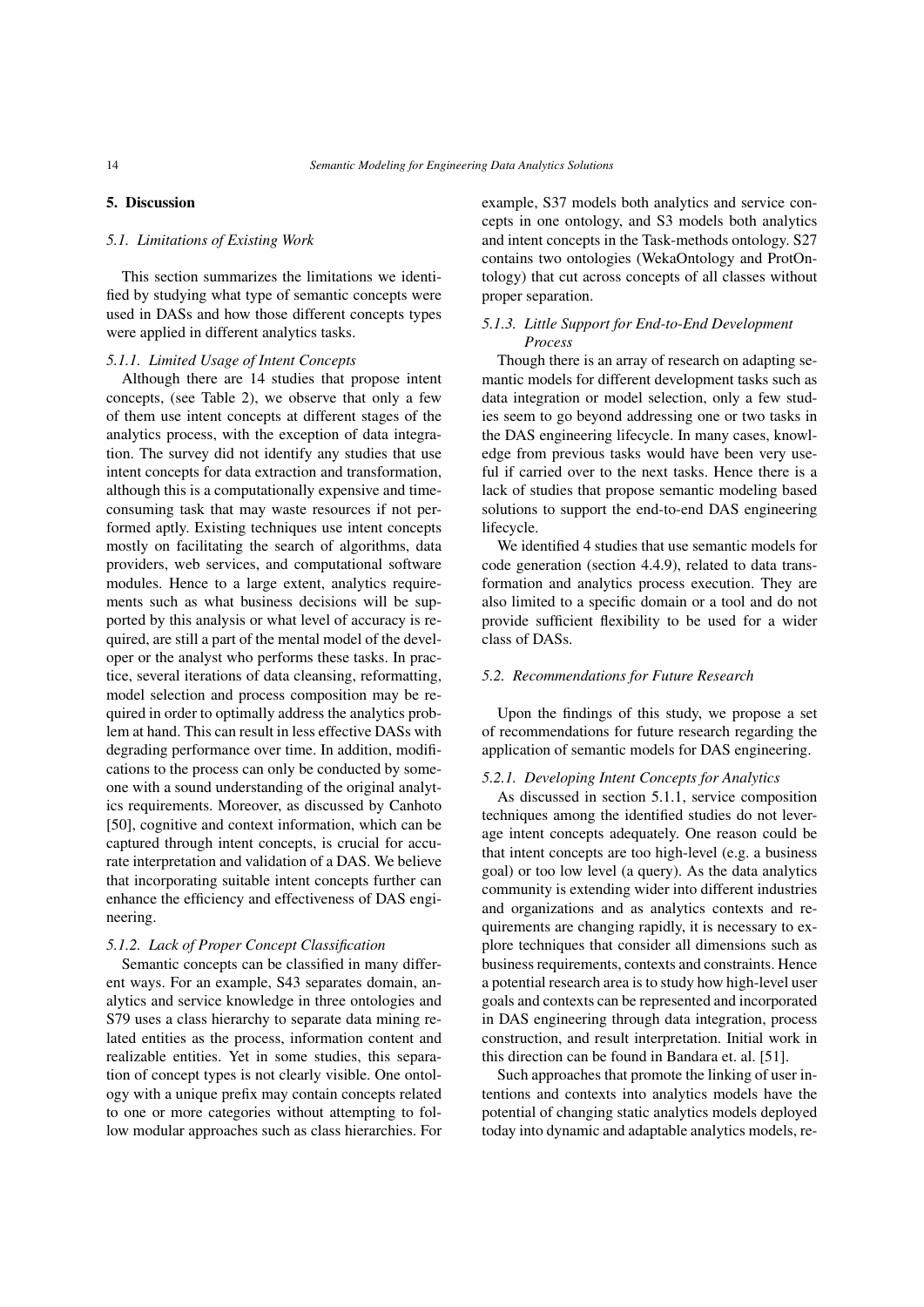sponding to changes in user goals or the operational context.

# *5.2.2. Decoupling Concept Classes and Encouraging Concept Reuse Across Development Tasks*

In section 5.1.2 we discussed that it is more effective to decouple different concepts as separate ontologies as it leads to better and modular knowledge management. Then each concept type can be reused or evolve independently of the others, enabling users to change the application domain, implementation, data source or the analytics requirements without altering other models. The integration between those different knowledge areas has to be done separately within the DAS environment, considering the context as well. Some studies achieve concept integration through program logic or annotation schemes, but it would be useful to have standard, platform-independent ways of modeling the relationships between different types of analytics knowledge to match the context of a particular analytics process.

To promote the usage of semantic models among the research community and to enhance the value and the reusability of the research, it is essential to advocate the reuse of ontologies. This enables the creation of a common vocabulary and the resulting data/models become interoperable among a variety of systems. We observed certain ontologies like SSN [\[39\]](#page-21-0) and Gene Ontology[\[40\]](#page-21-2) are being used in multiple research studies. There are ongoing efforts such as OBO Foundry [6](#page-14-0) that recommend re-using classes already defined in other ontologies classes. Yet we believe there is room for the system development community to adopt more concepts from well-developed ontologies, particularly analytics concepts proposed in ontologies such as OntoKDD [\[S60\]](#page-18-3) and OntoDM [\[S79\]](#page-19-6), to improve user support for analytics process design.

As knowledge represented through ontologies can enhance each task of the DAS engineering process, a standard framework for designing and extending ontologies that is usable in all analytics process stages is necessary. The ontologies should incorporate knowledge related to domain concepts and business goals as well as the concepts useful for the execution level. For example, an ontological representation of a data source may contain information necessary to retrieve data, but also information about the data quality, the latency of data acquisition, metadata that can be used to decide which algorithm is suitable to process the data (e.g.the knowledge of whether the data is time-series or not can be used to reduce the set of algorithms should consider) and the relationship between the data and other concepts. Representation of existing knowledge and enabling efficient reuse of accumulated knowledge and resources can reduce the effort spent on expert consultations or employee training.

## *5.2.3. Semantic Model-Driven DAS Engineering*

Finally, our evidence reveals the opportunities of using semantic models for code generation in the light of model-driven engineering methods. This needs to be explored and experimented further as it has the potential of lifting the burden of software programming expertise from data analysts. There are already some examples of applying MDE for data analytics applications [\[52\]](#page-21-13), such as creating Hadoop MapReduce analysis through conceptual models [\[53\]](#page-21-14). A promising finding is that four of the identified studies related to code generation (section 4.3.9) use semantic models that are well aligned with the four ontologies proposed by Pan et.al. in their book Ontology-Driven Software Engineering [\[14\]](#page-20-13). In this book, the authors align a Requirement ontology (intent concepts) to a Computational Independent Model (CIM), an Infrastructure Ontology (service concepts) to a Platform Specific Model (PSM). They propose to use a domain ontology for converting a CIM to a Platform Independent Model (PIM) and a business process ontology (analytics concepts) to convert a PIM to a PSM. Hence we believe that studying the use of ontologies to develop analytics solutions in a model-driven fashion, particularly adapting the framework proposed by Pan et.al [\[14\]](#page-20-13), is timely and significant.

Semantic-based service orchestration plays a significant role in realizing a semantic model driven analytics environment, as all operations from data exporting, integration into model building, execution and result publication can be done as independent services modules represented through semantic models. Yet there is a lack of applications that integrate the existing body of research related to semantic based service orchestration such as [\[54–](#page-21-15)[56\]](#page-21-16) with semantic data analytics process construction research. Such a combination can contribute to a paradigm of service-based DASs and establish the basis for semantic model-driven data analytics systems.

<span id="page-14-0"></span><sup>6</sup>www.obofoundry.org/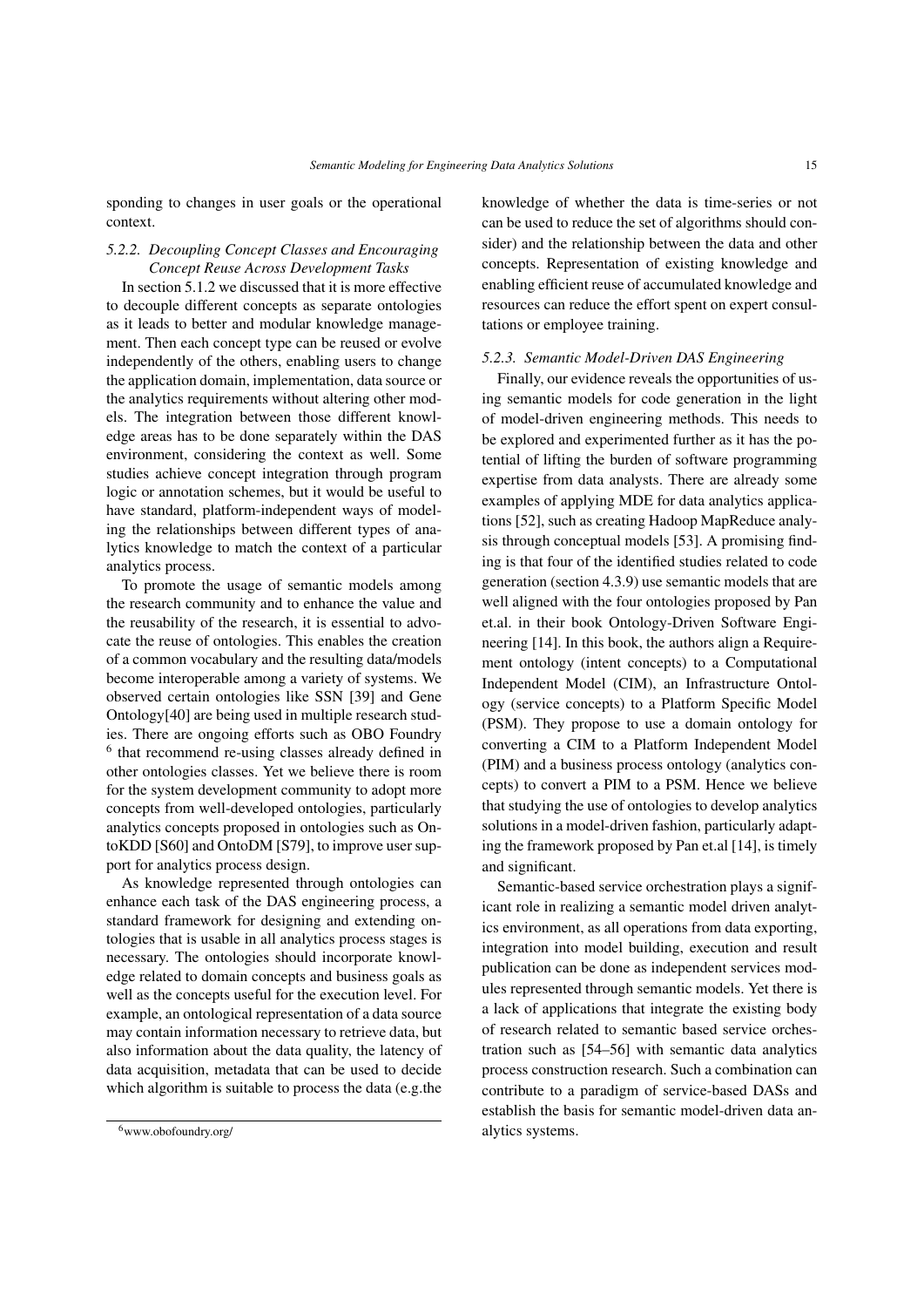## 6. Limitations of the Study

There are limitations to our study, mainly due to the literature selection process, including the selection of keywords and the construction of inclusion and exclusion criteria. Firstly, our study focuses on peerreviewed publications in academic literature only. So gray literature such as technical reports, white papers and unpublished work was not included. Secondly, the study might be missing some relevant work due to the search string failing to match other relevant publications within the digital libraries. snowballing helped to eliminate this limitation to a certain level. These limitations are in-line with our exclusion criteria, yet they pose a risk for the completeness and validity of the results.

One other limitation is that the selected databases may not contain all related literature, especially applications published in domain-specific venues such as medical journals. We attempted to reduce the im-pact of such limitations by using the Web of Science<sup>[7](#page-15-0)</sup> database, which exposes our search query into diverse disciplines. Both authors have a software engineering and modeling background and hence the paper selection and mapping may be biased to that point of view in spite of the efforts made to conduct an unbiased literature filtering process, especially in the cases where the inspected papers do not provide a clear-cut definitions of their research problem and proposed approach.

As we conduct a systematic process to identify and map literature, this paper may contain some outdated work or not reflect the most recent achievements in the discipline. Recent ontologies published related to analytics and data modeling such as OntoDT [\[57\]](#page-21-17) were not observed in any identified work. This may be due to the limitation of the search approach and authors believe there will be future research that utilizes existing analytics related knowledge in DAS engineering.

As the goal of this study is to present a holistic overview on how semantic modeling has been used in engineering DAS, summarizing two decades of research, it is beyond the scope of this paper to drill down certain specific characteristics of analytics solutions that support particular tasks and conduct a thorough evaluation. We limit our contribution to a mapping study which can be used by researchers to study certain aspects extensively in the future.

## 7. Conclusion

Capturing knowledge using models to drive the software development life cycle is at the heart of the software engineering discipline. Traditional models have serious limitations in the area of building DASs, which are characterized by the need to represent rich knowledge encompassing specialized application domains, complex computing infrastructures and changing analytics requirements. This has triggered our interest in the use of semantic modelling and ontologies as a way of underpinning new software development practices in this area. In this paper, we presented 82 studies identified through a systematic mapping study, that leverage semantic modeling for engineering DASs. We adopted a broad approach encompassing distinct research areas such as data mining and service computing.

The results of our study reveal the diversity of knowledge representation in existing studies. Through sub-question 1 we identified what type of semantic concepts are modelled and used in the literature. They were falling under four main categories: domain, analytic, service and intent concepts. Through subquestion 2 we identified the different categories of analytics or software engineering related tasks mentioned in the identified literature. Different types of concepts were observed to play different roles in improving each task and supporting various stages of DAS engineering. Semantic modeling was highly used for tasks such as data integration, model selection, process composition and data extraction, which shows the ability of semantic models to represent heterogeneous resources. Studies that focus on model selection and process composition tasks highlight the capability of semantic models to provide end-user support for analytics solution engineering. We identified and discussed some limitations in existing work such as the limited usage of intent concepts and the lack of end-to-end support for DAS engineering.

Recommended future work, discussed in section 5.2, emphasizes the importance of moving semantic technology out of certain research silos and aims at developing new research agendas around capturing highlevel intents and goals of data analysts and translating them to executable analytics processes, incorporating a multitude of well-defined semantic knowledge repositories that have the capacity to be developed, expanded and maintained independently from each other. This can be achieved within established software engineering frameworks, but they need to be specifically tai-

<span id="page-15-0"></span><sup>7</sup>http://apps.webofknowledge.com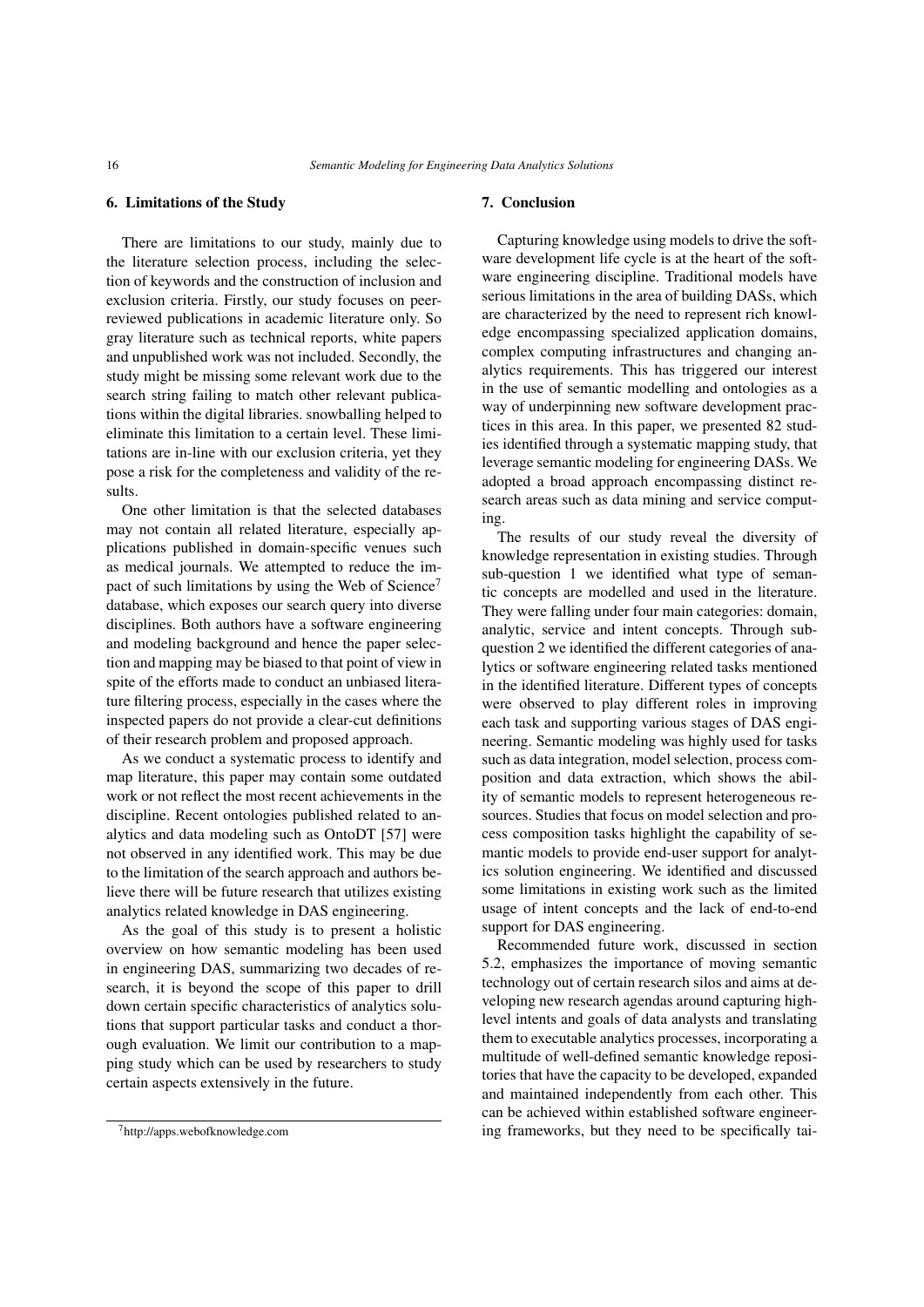lored to the particular characteristics of the DAS engineering life-cycle as presented in [\[6\]](#page-20-5). As the next stage of this research effort, authors are working on designing a requirement driven platform that provides support for end-to-end analytics process engineering, incorporating semantic concept types identified through this mapping study [\[51,](#page-21-12) [56\]](#page-21-16).

## Appendix A. List of Included Studies

- <span id="page-16-3"></span>S1 K. K. Nam, R. T. Locke, S. Yenson, K. Chang, and L. H. Fiedler, Advisory services for user composition tools, I*n Semantic Computing (ICSC), 2015 IEEE International Conference on*, 2015, pp. 9-16.
- <span id="page-16-6"></span>S2 J. G. Klann, A. Abend, V. A. Raghavan, K. D. Mandl, and S. N. Murphy, Data interchange using i2b2, *Journal of the American Medical Informatics Association* 23, 2016, pp. 909-15.
- <span id="page-16-4"></span>S3 T. W. Wlodarczyk, C. Rong, B. Jia, L. Cocanu, C. I. Nyulas, and M. A. Musen, DataStorm An Ontology-Driven Framework for Cloud-Based Data Analytic Systems, *2010 6th World Congress on Services (SERVICES-1)*, 2010, pp. 123-127.
- <span id="page-16-15"></span>S4 E. Pignotti, P. Edwards, N. Gotts, and G. Polhill, Enhancing workflow with a semantic description of scientific intent, *Web Semantics: Scinece, Services and Agents on the World Wide Web* 9, 2011, pp. 222-244.
- <span id="page-16-9"></span>S5 E. W. Kuiler, From big data to knowledge: an ontological approach to big data analytics, *Review of Policy Research* 3, 2014, pp. 311-318.
- <span id="page-16-16"></span>S6 P. Coetzee and J. Stephen, Goal-based analytics composition for on-and off-line execution at scale, *Trustcom/BigDataSE/ISPA 2015* 2, IEEE, 2015, pp. 56-65.
- <span id="page-16-8"></span>S7 H. M. Kim, M. S. Fox, and A. Sengupta, How to build enterprise data models to achieve compliance to standards or regulatory requirements (and share data), *Journal of the Association for Information Systems* 8, 2007, p. 105.
- <span id="page-16-10"></span>S8 C. Pautasso and O. Zimmermann, Linked Enterprise Data Model and its use in Real Time Analytics and Context-Driven Data Discovery, *IEEE Software* 32, 2015, pp. 7-9.
- <span id="page-16-17"></span>S9 D. Colazzo, F. Goasdoue, I. Manolescu, and A. Roatis, RDF Analytics: Lenses over Semantic Graph, *Proceedings of the 23rd international conference on World wide web*, 2014, pp. 467-478.
- <span id="page-16-11"></span>S10 D. Sell, D. C. d. Silva, F. D. Beppler, M. Napoli, F. B. Ghisi, R. Pacheco, et al., SBI: a semantic framework to support business intelligence, *In Proceedings of the first international workshop on Ontology-supported business intelligence*, 2008, p. 11.
- <span id="page-16-5"></span>S11 D. Withers, E. Kawas, L. McCarthy, B. Vandervalk, and M. Wilkinson, Semantically-guided workflow construction in Taverna: the SADI and BioMoby plug-ins, *Proceedings of the 4th international conference on Leveraging applications of formal methods, verification, and validation* 6415, 2010, pp. 301-312.
- <span id="page-16-12"></span>S12 S. Andrews, The CUBIST Project: Combining and Uniting Business Intelligence with Semantic Technologies, *International Journal of Intelligent Information Technologies* 9, 2013, pp. 1-15.
- <span id="page-16-13"></span>S13 R. P. Deb Nath, K. Hose, and T. B. Pedersen, Towards a Programmable Semantic Extract-Transform-Load Framework for Semantic Data Warehouses, *Proceedings of the ACM Eighteenth International Workshop on Data Warehousing and OLAP*, 2015, pp. 15-24.
- <span id="page-16-0"></span>S14 B.L. Do, T.D. Trinh, P. R. Aryan, P. Wetz, E. Kiesling, and A. M. Tjoa, Toward a statistical data integration environment, *Proceedings of the 11th International Conference on Semantic Systems*, 2015, pp. 25-32.
- <span id="page-16-1"></span>S15 M. V. Nural, M. E. Cotterell, and J. A. Miller, Using Semantics in Predictive Big Data Analytics., I*n Big Data (BigData Congress), 2015 IEEE International Congress*, 2015, pp. 254-261.
- <span id="page-16-18"></span>S16 Y. Gil, V. Ratnakar, E. Deelman, M. Spraragen, and J. Kim, Wings for Pegasus: A Semantic Approach to Creating Very Large Scientific Workflows, *OWL: Experiences and Directions (OWLED)*, 2006.
- <span id="page-16-2"></span>S17 M.S. Lin, H. Zhang, and Z.G. Yu., An Ontology for Supporting Data Mining Process, *Computational Engineering in Systems Applications, IMACS Multiconference o*n 2, 2006, pp. 2074– 2077.
- <span id="page-16-7"></span>S18 R. G. Wang, W. D. Dai, and J. R. Cheng, An Ontology-Based Data Mining Framework in Traffic Domain, *Applied Mechanics and Materials* 121-126, 2011, pp. 55-59.
- <span id="page-16-14"></span>S19 A. Bouchra, A. A. Wakrime, A. Sekkaki, and K. Larbi, Automating Data warehouse design using ontology, I*nternational Conference on Electrical and Information Technologies*, 2016.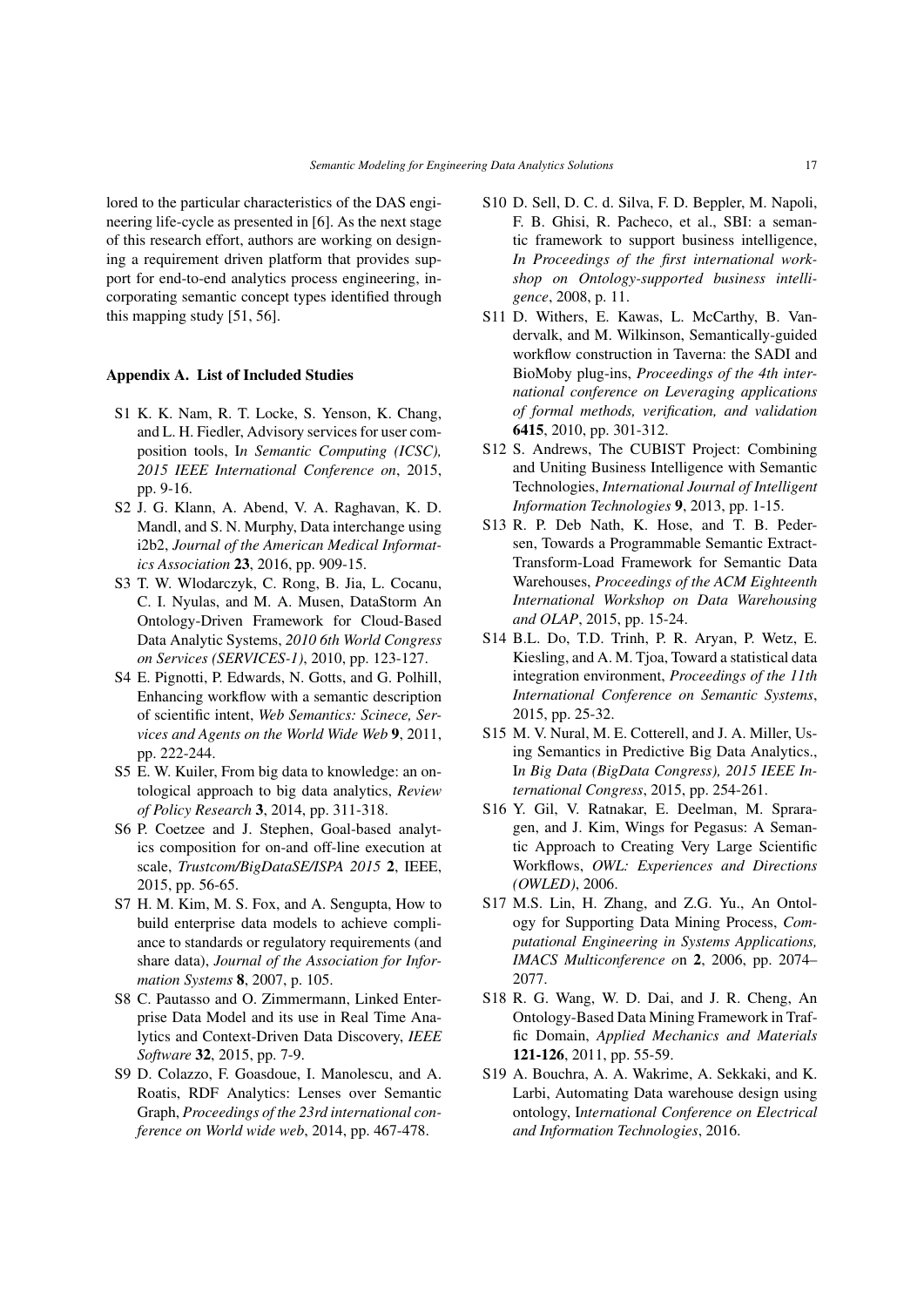- <span id="page-17-1"></span>S20 S. Shumilov, Y. Leng, M. El-Gayyar, and A. B. Cremers, Distributed Scientific Workflow Management for Data-Intensive Applications, 1*2th IEEE International Workshop on Future Trends of Distributed Computing Systems, FTDCS'08* 12, 2008, pp. 65-73.
- <span id="page-17-13"></span>S21 J. A. R. Castillo, A. Silvescu, D. Caragea, J. Pathak, and V. G. Honavar, Information extraction and integration from heterogeneous, distributed, autonomous information sources - a federated ontology-driven query-centric approach, *IEEE International Conference on Information Reuse and Integration*, 2003, pp. 183-191.
- <span id="page-17-7"></span>S22 X. Gong, T. Zhang, F. Zhao, L. Dong, and H. Yu, On Service Discovery for Online Data Mining Trails, *Second International Workshop on service discovery for online data mining trails* 1, 2009, pp. 478-482.
- <span id="page-17-14"></span>S23 M. Gagnon, Ontology-based integration of data sources, *10th International Conference On Information Fusion*, 2007, pp. 1-8.
- <span id="page-17-6"></span>S24 J. Zhang, Ontology-Driven Composition and Validation of Scientific Grid Workflows in Keplera Case Study of Hyperspectral Image Processing, *Fifth International Conference on Grid and Cooperative Computing Workshops (GCCW'06.)*, 2006.
- <span id="page-17-17"></span>S25 A. Chebotko, S. Lu, X. Fei, and F. Fotouhi, RDF-Prov: A relational RDF store for querying and managing scientific workflow provenance, *Data & Knowledge Engineering* 69, 2010, pp. 836-865.
- <span id="page-17-16"></span>S26 K. Belhajjame, J. Zhao, D. Garijo, M. Gamble, K. Hettne, R. Palma, et al., Using a suite of ontologies for preserving workflow-centric research objects, *Web Semantics: Science, Services and Agents on the World Wide Web* 32, 2015, pp. 16- 42.
- <span id="page-17-2"></span>S27 M. Cannataro, P. H. Guzzi, T. Mazza, G. Tradigo, and P. Veltri, Using ontologies for preprocessing and mining spectra data on the Grid, *Future Generation Computer Systems* 23, 2007, pp. 55-60.
- <span id="page-17-18"></span>S28 N. Kushiro, A Method for Generating Ontologies in Requirements Domain for Searching Data Sets in Marketplace, *2013 IEEE 13th International Conference on Data Mining Workshops (ICDMW)*, 2013, pp. 688-693.
- <span id="page-17-8"></span>S29 P. Gong, W. Qu, and D. Feng, An Ontology for the Integration of Multiple Genetic Disorder Data Sources, *2005 IEEE Engineering in Medicine and Biology 27th Annual Conference*, 2006, pp. 2824–2827.
- <span id="page-17-9"></span>S30 D. Puiu, P. Barnaghi, R. Tonjes, D. Kumper, M. I. Ali, A. Mileo, et al., CityPulse: Large Scale Data Analytics Framework for Smart Cities, *IEEE Access* 4, 2016, pp. 1086-1108.
- <span id="page-17-10"></span>S31 F. Gao, M. I. Ali, and A. Mileo, Semantic discovery and integration of urban data streams, *Proceedings of the Fifth International Conference on Semantics for Smarter Cities* 1280, 2014, pp. 15- 30.
- <span id="page-17-12"></span>S32 Z. Laliwala, V. Sorathia, and S. Chaudhary, Distributed, Semantic and Rule Based Event-driven Services-Oriented Agricultural Recommendation System, *26th IEEE International Conference on Distributed Computing Systems Workshops*, 2006, pp. 24-24.
- <span id="page-17-11"></span>S33 S. Qanbari, N. Behinaein, R. Rahimzadeh, and S. Dustdar, Gatica: Linked Sensed Data Enrichment and Analytics Middleware for IoT Gateways, *2015 3rd International Conference on Future Internet of Things and Cloud (FiCloud)*, 2015, pp. 38-43.
- <span id="page-17-15"></span>S34 Y. Yao, H. Liu, J. Yi, H. Chen, X. Zhao, and X. Ma, An automatic semantic extraction method for web data interchange, *6th International Conference on Computer Science and Information Technology (CSIT)*, 2014, pp. 148-152.
- <span id="page-17-0"></span>S35 T. Kliegr, V. Svatek, M. Ralbovsky and M. Simunek, SEWEBAR-CMS: semantic analytical report authoring for data mining results, *Journal of Intelligent Information Systems* 37(3), 2010, pp. 371-395.
- <span id="page-17-4"></span>S36 T. Marinho, E. B. Costa, D. Dermeval, R. Ferreira, L. M. Braz, I. I. Bittencourt, et al., An ontology-based software framework to provide educational data mining, *in 2010 ACM Symposium on Applied Computing,* 2010, pp. 1433- 1437.
- <span id="page-17-3"></span>S37 B. T. G. S. Kumara, I. Paik, J. Zhang, T. H. A. S. Siriweera, and K. R. C. Koswatte, Ontology-Based Workflow Generation for Intelligent Big Data Analytics, *In Web Services (ICWS), 2015 IEEE International Conference on,* 2015, pp. 495-502.
- <span id="page-17-5"></span>S38 J.N. Mazon, J. Jacobo Zubcoff, L. Garriga, and R. Espinosa, Knowledge Spring Process - Towards Discovering and Reusing Knowledge within Linked Open Data Foundations, *In Proceedings of 3rd International Conference on Data Management Technologies and Applications*, 2014, pp. 291- 296.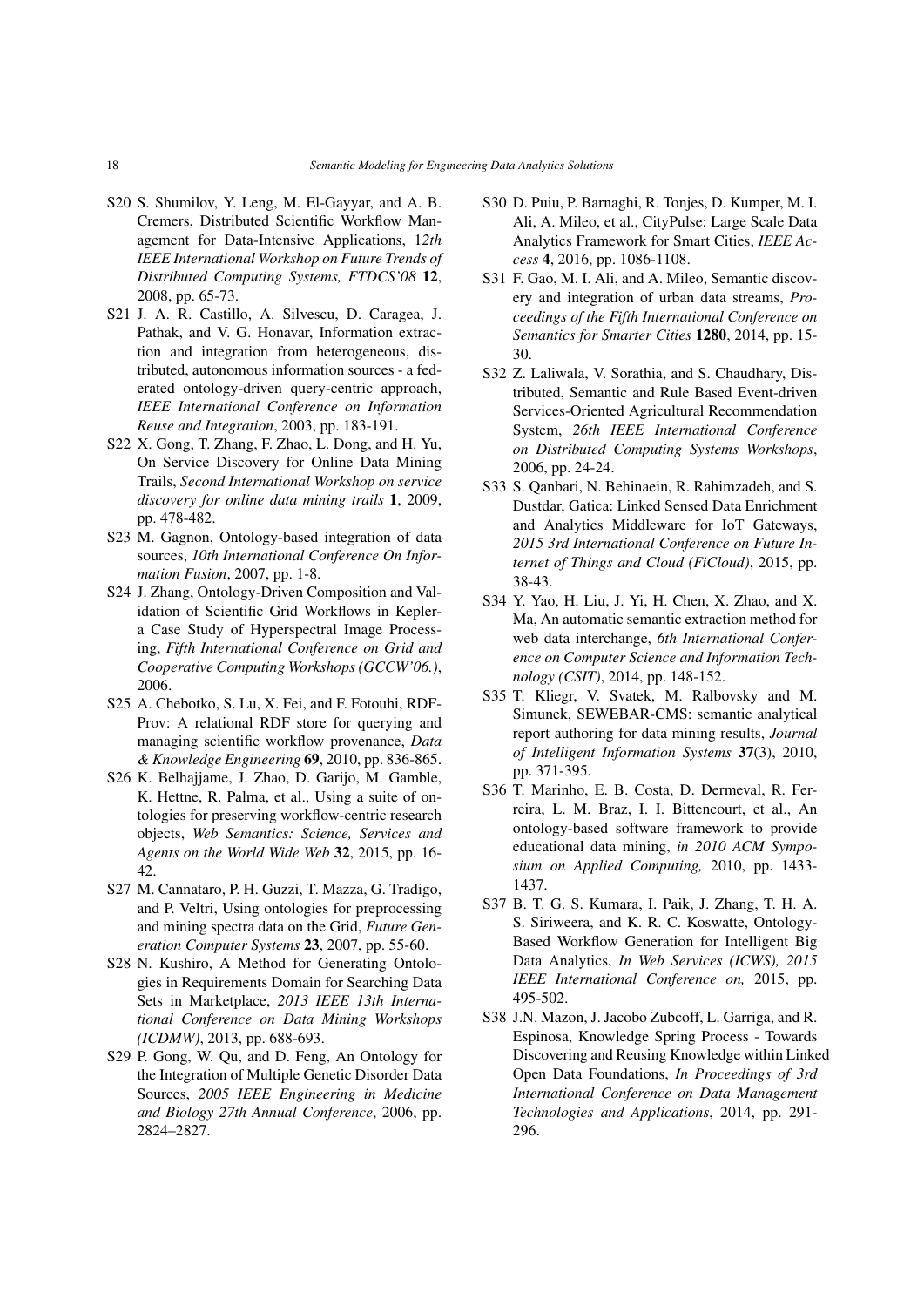- <span id="page-18-10"></span>S39 L. Bellatreche, K. Selma and N. Berkani, Semantic data warehouse design: From ETL to deployment a la carte., *International Conference on Database Systems for Advanced Applications*, Springer Berlin Heidelberg, 2013.
- <span id="page-18-7"></span>S40 M. Frank and S. Zander, Smart Web Services for Big Spatio-Temporal Data in Geographical Information Systems, *ESWC workshop: Services and Applications over Linked APIs and Data (SALAD 2016*), 2016.
- <span id="page-18-0"></span>S41 F. P. Abraham Bernstein, Shawndra Hill, Toward intelligent assistance for a data mining process: An ontology-based approach for cost-sensitive classification, *IEEE Transactions on knowledge and data engineering* 17, 2005, pp. 503-518.
- <span id="page-18-11"></span>S42 S. K. Bansal, Towards a Semantic Extract-Transform-Load (ETL) framework for Big Data Integration, *2014 IEEE International Congress on Big Data (Bigdata Congress)*, 2014, pp. 521-528.
- <span id="page-18-12"></span>S43 D. Sell, L. Cabral, E. Motta, J. Domingue and R. Pacheco, Adding semantics to business intelligence., *Proceedings of the Sixteenth International Workshop on Database and Expert Systems Applications*, 2005, pp. 543-547.
- <span id="page-18-13"></span>S44 V. Nebot, R. Berlanga, J. M. Perez, M. J. Aramburu and T. B. Pedersen, Multidimensional integrated ontologies: A framework for designing semantic data warehouses, I*n Journal on Data Semantics* 8, 2009, pp. 1-36.
- <span id="page-18-14"></span>S45 D. Skoutas and A. Simitsis, Designing ETL processes using semantic web technologies, *Proceedings of the 9th ACM international workshop on Data warehousing and OLAP*, ACM, 2006.
- <span id="page-18-21"></span>S46 L. Etcheverry and A. Vaisman, Enhancing OLAP analysis with web cubes, *The Semantic Web: Research and Applications*, 2012, pp. 469-483.
- <span id="page-18-15"></span>S47 A. Harth, C. A. Knoblock, S. Stadtmuller, R. Studer and P. Szekely, On-the-fly integration of static and dynamic linked data, *In Proceedings of the Fourth International Conference on Consuming Linked Data* 1034, 2013, pp. 1-12.
- <span id="page-18-16"></span>S48 T. Priebe and G. Pernul, Ontology-based integration of OLAP and information retrieval, *Proceedings of 14th International Workshop on Database and Expert Systems Applications*, IEEE, 2003.
- <span id="page-18-17"></span>S49 L. Brisson and M. Collard, An ontology driven data mining process, *In International Conference on Enterprise Information Systems*, 2008, pp. 54- 61.
- <span id="page-18-5"></span>S50 M. Guo, Y. Liu, J. Li, H. Li, and B. Xu, A knowledge based approach for tackling misla-

beled multi-class big social data, *In European Semantic Web Conference*, Springer, Cham, 2014, pp. 349-363.

- <span id="page-18-18"></span>S51 S. K. Ramnandan, A. Mittal, C. A. Knoblock, and P. Szekely, Assigning semantic labels to data sources, *In European Semantic Web Conference*, Springer, Cham, 2015, pp. 403-417.
- <span id="page-18-8"></span>S52 J. L. Ambite and D. Kapoor, Automatically composing data workflows with relational descriptions and shim services, *In The Semantic Web*, Springer, Berlin, Heidelberg, 2007, pp. 15-29.
- <span id="page-18-2"></span>S53 M. Zakova, Monika, P. Kremen, F. Zelezny, and N. Lavrac, Automating knowledge discovery workflow composition through ontology-based planning, *IEEE Transactions on Automation Science and Engineering* 8(2), 2011, pp. 253-264.
- <span id="page-18-1"></span>S54 M. Charest, S. Delisle, O. Cervantes, and Y. Shen, Bridging the gap between data mining and decision support: A case-based reasoning and ontology approach, *Intelligent Data Analysis* 12(2), 2008, pp. 211-236.
- <span id="page-18-6"></span>S55 J. P. Calbimonte, O. Corcho, and A. J. Gray, Enabling ontology-based access to streaming data sources, *In International Semantic Web Conference*, Springer, Berlin, Heidelberg, 2010, pp. 96- 111.
- <span id="page-18-4"></span>S56 J. Vanschoren, and L. Soldatova, Expose: An ontology for data mining experiments, *In International workshop on third generation data mining: Towards service-oriented knowledge discovery (SoKD-2010)*, 2010, pp. 31-46.
- <span id="page-18-19"></span>S57 H. Paulheim, Generating possible interpretations for statistics from linked open data, *In Extended Semantic Web Conference*, Springer, Berlin, Heidelberg, 2012, pp. 560-574.
- <span id="page-18-9"></span>S58 Q. Zhou, Y. Simmhan, and V. Prasanna, Incorporating semantic knowledge into dynamic data processing for smart power grids, *In International Semantic Web Conference*, Springer, Berlin, Heidelberg, 2012, pp. 257-273.
- <span id="page-18-20"></span>S59 D. A. Dimitrov, J. Heflin, A. Qasem, and N. Wang, Information integration via an end-to-end distributed semantic web system, *In International Semantic Web Conference*, Springer, Berlin, Heidelberg, 2006, pp. 764-777.
- <span id="page-18-3"></span>S60 C. Diamantini, D. Potena, and E. Storti, KD-DONTO: An ontology for discovery and composition of KDD algorithms. *Third Generation Data Mining: Towards Service-Oriented Knowledge Discovery (SoKD'09)* ,2009, pp. 13-24.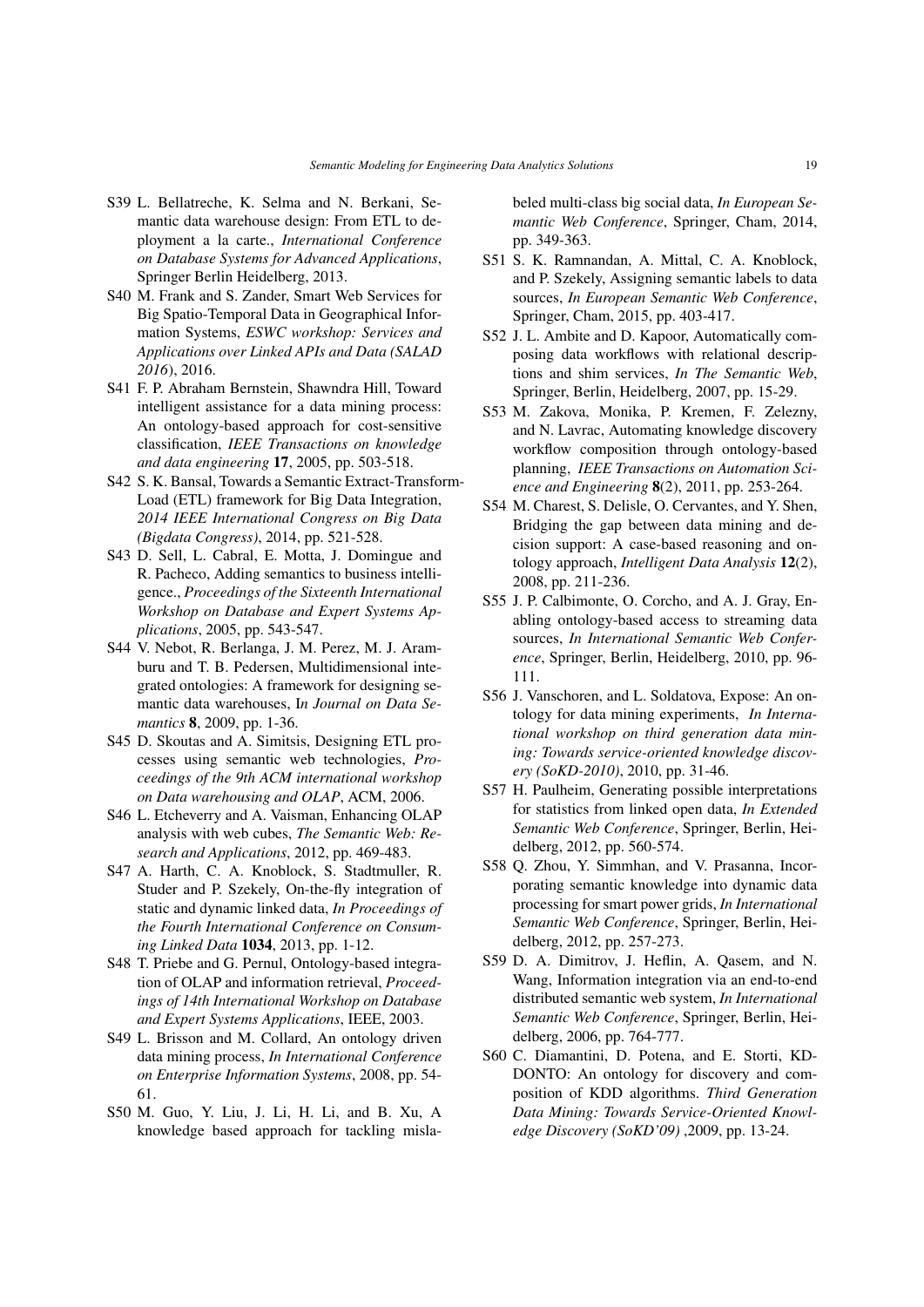- <span id="page-19-13"></span>S61 Y. Gil, P. Szekely, S. Villamizar, T. C. Harmon, V. Ratnakar, S. Gupta, M. Muslea, F. Silva, and C. A. Knoblock, Mind your metadata: Exploiting semantics for configuration, adaptation, and provenance in scientific workflows. *In International Semantic Web Conference*, Springer, Berlin, Heidelberg, 2011, pp. 65-80.
- <span id="page-19-1"></span>S62 M. Choinski, and J. A. Chudziak, Ontological learning assistant for knowledge discovery and data mining. *In Computer Science and Information Technology, 2009. IMCSIT'09. International Multiconference on*, IEEE, 2009, pp. 147-155.
- <span id="page-19-7"></span>S63 A. Tsymbal, S. Zillner, and M. Huber, Ontology-Supported Machine Learning and Decision Support in Biomedicine, *In International Conference on Data Integration in the Life Sciences*, Springer, Berlin, Heidelberg, 2007, pp. 156-171.
- <span id="page-19-12"></span>S64 A. Albalushi, R. Khan, K. McLaughlin, and S. Sezer, Ontology-based approach for malicious behaviour detection in synchrophasor networks, *In Power & Energy Society General Meeting*, IEEE, 2017, pp. 1-5.
- <span id="page-19-14"></span>S65 M. Rodriguez-Muro, R. Kontchakov, and M. Zakharyaschev, Ontology-based data access: Ontop of databases, *In International Semantic Web Conference*, Springer, Berlin, Heidelberg, 2013, pp. 558-573.
- <span id="page-19-2"></span>S66 Y. Li, M. A. Thomas, and K. M. Osei-Bryson, Ontology-based data mining model management for self-service knowledge discovery, *Information Systems Frontiers* 19(4), 2017, pp. 925-943.
- <span id="page-19-9"></span>S67 J. Debattista, S. Scerri, I. Rivera, and S. Handschuh, Ontology-based Rules for Recommender Systems, *In SeRSy*, 2012, pp. 49-60.
- <span id="page-19-15"></span>S68 M. Rospocher and L. Serafini, Ontology-centric Decision Support, *In SeRSy*, 2012, pp. 61-72.
- <span id="page-19-10"></span>S69 K. Taylor and L. Leidinger, Ontology-driven complex event processing in heterogeneous sensor networks, *In Extended Semantic Web Conference, Springer*, Berlin, Heidelberg, 2011, pp. 285-299.
- <span id="page-19-11"></span>S70 F. Lecue, R. Tucker, V. Bicer, P. Tommasi, S. Tallevi-Diotallevi, and M. Sbodio, Predicting severity of road traffic congestion using semantic web technologies. *In European Semantic Web Conference*, Springer, Cham, 2014, pp. 611-627.
- <span id="page-19-20"></span>S71 Y. Khan, A. Zimmermann, A. Jha, D. Rebholz-Schuhmann, and R. Sahay Querying web polystores, *In Big Data (Big Data)*, 2017 IEEE International Conference on, IEEE, 2017, pp. 3190- 3195.
- <span id="page-19-16"></span>S72 A. Freitas, B. Kampgen, J. G. Oliveira, S. O'Riain, and E. Curry, Representing interoperable provenance descriptions for ETL workflows, *In Extended Semantic Web Conference*, Springer, Berlin, Heidelberg, 2012, pp. 43-57.
- <span id="page-19-17"></span>S73 K. Teymourian and A. Paschke, Semantic rulebased complex event processing, *In International Workshop on Rules and Rule Markup Languages for the Semantic Web*, Springer, Berlin, Heidelberg, 2009, pp. 82-92.
- <span id="page-19-8"></span>S74 M. Ringsquandl, S. Lamparter, S. Brandt, T. Hubauer, and R. Lepratti, Semantic-guided feature selection for industrial automation systems, *In International Semantic Web Conference*, Springer, Cham, 2015, pp. 225-240.
- <span id="page-19-3"></span>S75 J. U. Kietz, F. Serban, S. Fischer, and A. Bernstein, Semantics Inside! But let's not tell the Data Miners: Intelligent Support for Data Mining, *In European Semantic Web Conference*, Springer, Cham, 2014, pp. 706-720.
- <span id="page-19-4"></span>S76 E. W. Patton, E. Brown, M. Poegel, H. De Los Santos, C. Fasano, K. P. Bennett, and D. L. McGuinness, SemNExT: A Framework for Semantically Integrating and Exploring Numeric Analyses, *In SemStats@ ISWC*, 2015.
- <span id="page-19-18"></span>S77 M. Spahn, J. Kleb, S. Grimm, and S. Scheidl, Supporting business intelligence by providing ontology-based end-user information self-service, *In Proceedings of the First international Workshop on ontology-Supported Business intelligence*, ACM, 2008, p. 10.
- <span id="page-19-5"></span>S78 C. M. Keet, A. Lawrynowicz, C. dAmato, A. Kalousis, P. Nguyen, R. Palma, R. Stevens, and M. Hilario, The data mining OPtimization ontology, *Web Semantics: Science, Services and Agents on the World Wide Web* 32, 2015, pp. 43- 53.
- <span id="page-19-6"></span>S79 P. Panov, L. N. Soldatova, and S. Dzeroski, Towards an ontology of data mining investigations, *In International Conference on Discovery Science*, Springer, Berlin, Heidelberg, 2009, pp. 257- 271.
- <span id="page-19-0"></span>S80 E. Kharlamov, Y. Kotidis, T. Mailis, C. Neuenstadt, C. Nikolaou, O. Ozcep, C. Svingos et al., Towards analytics aware ontology based access to static and streaming data, *In International Semantic Web Conference*, Springer, Cham, 2016, pp. 344-362.
- <span id="page-19-19"></span>S81 D. Calvanese, G. De Giacomo, D. Lembo, M. Lenzerini, A. Poggi, M. Rodriguez-Muro, R. Rosati, M. Ruzzi, and D. F. Savo, The MASTRO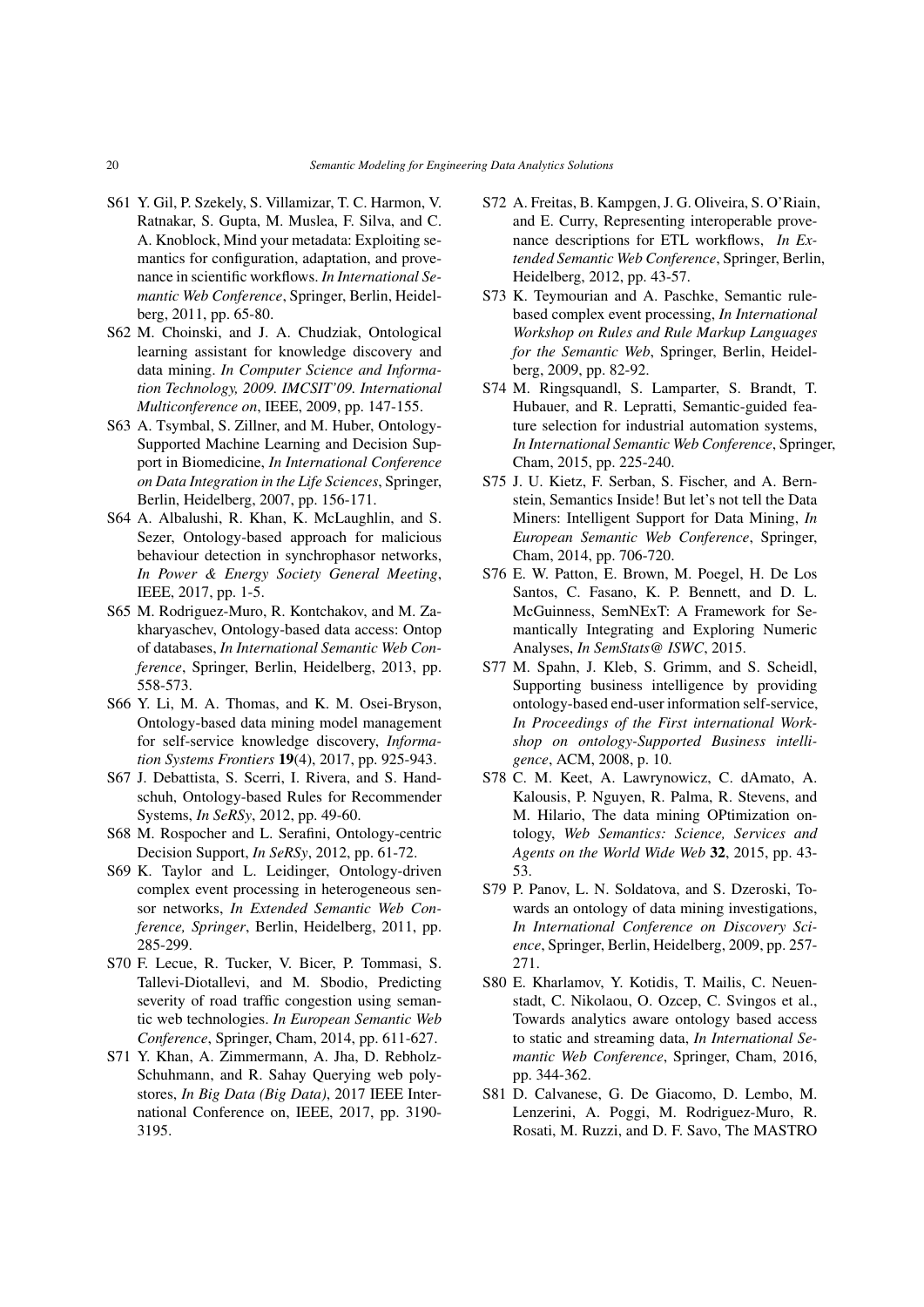system for ontology-based data access, *Semantic Web* 2(1), 2011, pp. 43-53.

<span id="page-20-36"></span>S82 D. Anicic, S. Rudolph, P. Fodor, and N. Stojanovic, Stream reasoning and complex event processing in ETALIS, *Semantic Web* 3(4), 2012, pp. 397-407.

## References

- <span id="page-20-0"></span>[1] Gartner Research, Gartner says advanced analytics is a top business priority, *Gartner business intelligence & analytics summit 2014* (2015).
- <span id="page-20-1"></span>[2] H. Chen, R.H. Chiang and V.C. Storey, Business intelligence and analytics: from big data to big impact, JSTOR, 2012, pp. 1165–1188.
- <span id="page-20-2"></span>[3] O. Marianovic, Improvement of Knowledge-Intensive Business Processes Through Analytics and Knowledge Sharing, 2016.
- <span id="page-20-3"></span>[4] P. Chapman, J. Clinton, R. Kerber, T. Khabaza, T. Reinartz, C. Shearer and R. Wirth, CRISP-DM 1.0 Step-by-step data mining guide (2000).
- <span id="page-20-4"></span>[5] U.M. Fayyad, G. Piatetsky-Shapiro, P. Smyth and R. Uthurusamy, *Advances in knowledge discovery and data mining*, Vol. 21, AAAI press Menlo Park, 1996.
- <span id="page-20-5"></span>[6] F. Rabhi, M. Bandara, A. Namvar and O. Demirors, Big Data Analytics Has Little to Do with Analytics, in: *Service Research and Innovation*, Springer, 2017, pp. 3–17.
- <span id="page-20-6"></span>[7] D. Crankshaw, J. Gonzalez and P. Bailis, Research for practice: prediction-serving systems, ACM, 2018, pp. 45–49.
- <span id="page-20-7"></span>[8] R. Espinosa, D. García-Saiz, M. Zorrilla, J.J. Zubcoff and J.- N. Mazón, Enabling non-expert users to apply data mining for bridging the big data divide, in: *International Symposium on Data-Driven Process Discovery and Analysis*, Springer, 2013, pp. 65–86.
- <span id="page-20-8"></span>[9] S.T. March and A.R. Hevner, Integrated decision support systems: A data warehousing perspective, Elsevier, 2007, pp. 1031–1043.
- <span id="page-20-9"></span>[10] M. Magdon-Ismail, No free lunch for noise prediction, MIT Press, 2000, pp. 547–564.
- <span id="page-20-10"></span>[11] A. Abelló, O. Romero, T.B. Pedersen, R. Berlanga, V. Nebot, M.J. Aramburu and A. Simitsis, Using semantic web technologies for exploratory OLAP: a survey, IEEE, 2015, pp. 571– 588.
- <span id="page-20-11"></span>[12] P. Russom, Big data analytics, 2011, p. 40.
- <span id="page-20-12"></span>[13] F. Baader, *The description logic handbook: Theory, implementation and applications*, Cambridge university press, 2003.
- <span id="page-20-13"></span>[14] J.Z. Pan, S. Staab, U. Aßmann, J. Ebert and Y. Zhao, Ontologydriven software development, Springer Science & Business Media, 2012.
- <span id="page-20-14"></span>[15] K. Petersen, R. Feldt, S. Mujtaba and M. Mattsson, Systematic Mapping Studies in Software Engineering., in: *EASE*, Vol. 8, 2008, pp. 68–77.
- <span id="page-20-15"></span>[16] C. Wohlin, Guidelines for snowballing in systematic literature studies and a replication in software engineering, in: *Proceedings of the 18th international conference on evaluation and assessment in software engineering*, ACM, 2014, p. 38.
- <span id="page-20-16"></span>[17] J. Taylor, Framing Requirements for Predictive Analytic Projects with Decision Modeling (2015).
- <span id="page-20-17"></span>[18] S. Shumilov, Y. Leng, M. El-Gayyar and A.B. Cremers, Distributed scientific workflow management for data-intensive applications, IEEE, 2008, pp. 65–73.
- <span id="page-20-18"></span>[19] L. Yao and F.A. Rabhi, Building architectures for dataintensive science using the ADAGE framework, Wiley Online Library, 2015, pp. 1188–1206.
- <span id="page-20-19"></span>[20] G. Wang and Y. Wang, 3DM: domain-oriented data-driven data mining, IOS Press, 2009, pp. 395–426.
- <span id="page-20-20"></span>[21] S. Luján-Mora, J. Trujillo and I.-Y. Song, A UML profile for multidimensional modeling in data warehouses, Elsevier, 2006, pp. 725–769.
- <span id="page-20-21"></span>[22] H. Macià, V. Valero, G. Díaz, J. Boubeta-Puig and G. Ortiz, Complex Event Processing Modeling by Prioritized Colored Petri Nets, IEEE, 2016, pp. 7425–7439.
- <span id="page-20-22"></span>[23] H. Cheng and Z. Ma, A literature overview of knowledge sharing between Petri nets and ontologies, Cambridge University Press, 2016, pp. 239–260.
- <span id="page-20-23"></span>[24] T. Berners-Lee, J. Hendler, O. Lassila et al., The semantic web, New York, NY, USA:, 2001, pp. 28–37.
- <span id="page-20-24"></span>[25] P. Ristoski and H. Paulheim, Semantic Web in data mining and knowledge discovery: A comprehensive survey, Elsevier, 2016, pp. 1–22.
- <span id="page-20-25"></span>[26] J. Cardoso, M. Hepp and M.D. Lytras, *The semantic web: realworld applications from industry*, Vol. 6, Springer Science & Business Media, 2007.
- [27] M.D. Lytras and R. García, Semantic Web applications: a framework for industry and business exploitation–What is needed for the adoption of the Semantic Web from the market and industry, Inderscience Publishers, 2008, pp. 93–108.
- <span id="page-20-26"></span>[28] V.R. Benjamins, J. Davies, R. Baeza-Yates, P. Mika, H. Zaragoza, M. Greaves, J.M. Gomez-Perez, J. Contreras, J. Domingue and D. Fensel, Near-term prospects for semantic technologies, IEEE, 2008.
- <span id="page-20-27"></span>[29] B.A. Kitchenham and S. Charters, Procedures for Performing Systematic Literature Reviews in Software Engineering, 2007.
- [30] E. Mendes, A systematic review of Web engineering research, IEEE, 2005, p. 10.
- <span id="page-20-28"></span>[31] N. Salleh, E. Mendes and J. Grundy, Empirical studies of pair programming for CS/SE teaching in higher education: A systematic literature review, IEEE, 2011, pp. 509–525.
- <span id="page-20-29"></span>[32] M. Petticrew and H. Roberts, *Systematic reviews in the social sciences: A practical guide*, John Wiley & Sons, 2008.
- <span id="page-20-30"></span>[33] K. Khan, R. Kunz, J. Kleijnen and G. Antes, *Systematic reviews to support evidence-based medicine*, Crc Press, 2011.
- <span id="page-20-31"></span>[34] L. Spencer, J. Ritchie, J. Lewis and L. Dillon, Quality in qualitative evaluation: a framework for assessing research evidence, Cabinet Office, 2003.
- <span id="page-20-32"></span>[35] B. Elsevier, Scopus overview: What is it (2008).
- <span id="page-20-33"></span>[36] H.O. Nigro, *Data Mining with Ontologies: Implementations, Findings, and Frameworks: Implementations, Findings, and Frameworks*, IGI Global, 2007.
- <span id="page-20-34"></span>[37] A. Guazzelli, M. Zeller, W. Chen and W. G., PMML: An Open Standard for Sharing Models, 2009.
- <span id="page-20-35"></span>[38] T. Kliegr, V. Svátek, M. Šimunek, D. Stastnỳ and A. Hazucha, An XML schema and a topic map ontology for formalization of background knowledge in data mining, in: *IRMLeS-2010, 2nd ESWC Workshop on Inductive Reasoning and Machine Learning for the Semantic Web, Heraklion, Crete, Greece*, 2010.